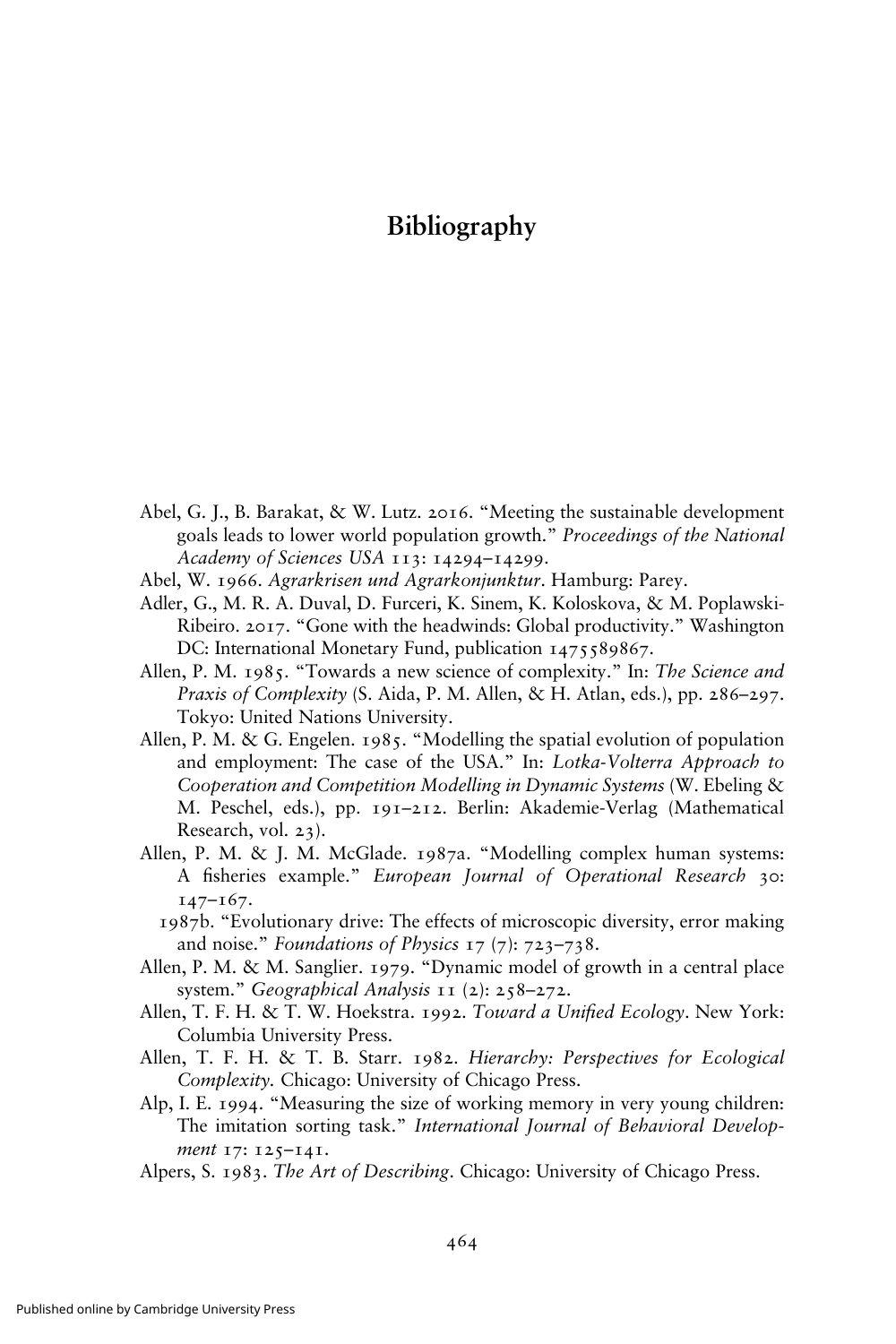- Ammerman, A. & L. Cavalli Sforza. 1973. "A population model for the diffusion of early farming in Europe." In: The Explanation of Culture Change (A. C. Renfrew, ed.), pp. 343–357. London: Duckworth.
- Anderson, J. R. 1982. "Acquisition of cognitive skill." Psychological Review, 89  $(4): 369 - 406.$
- Anderson, P. W., K. Arrow, & D. Pines, eds. 1988. The Economy as an Evolving Complex System I. Redwood City, CA: Addison-Wesley.
- Andersson, A. E. 1986. "The four logistical revolutions." Papers of the Regional Science Association 59: 1-12.
- Apostel, L. 1960. "Towards the formal study of models in the non-formal sciences." Synthese 12 (2–3):  $125 - 161$ .
- Arthur, W. B. 1988. "Self-reinforcing mechanisms in economics." In: The Economy as an Evolving Complex System I (P. W. Anderson, K. Arrow, & D. Pines, eds.), pp. 9–32. Redwood City, CA: Addison-Wesley.
	- 1990. "Positive feedbacks in the economy." Scientific American 263 (11): 94.
	- 2009. The Nature of Technology: What It Is and How It Evolves. London: Allen Lane.
	- 2017. "Where is technology taking the economy?," McKinsey Quarterly, October 2017. Available at: [www.mckinsey.com/business-functions/mckinsey-ana](https://www.mckinsey.com/business-functions/mckinsey-analytics/our-insights/Where-is-technology-taking-the-economy) [lytics/our-insights/Where-is-technology-taking-the-economy.](https://www.mckinsey.com/business-functions/mckinsey-analytics/our-insights/Where-is-technology-taking-the-economy)
- Arthur, W. B., S. Durlauf, & D. A. Lane. 1997. The Economy as an Evolving Complex System II. Redwood City, CA: Addison-Wesley.
- Ashby, W. Ross. 1956 (2015 reprint). An Introduction to Cybernetics. Eastford, CT: Martino Fine Books.
- Asimov, I. 1950. I, Robot. New York: Gnome Press.
- AtKisson, A. 2010. Believing Cassandra: How to Be an Optimist in a Pessimist's World. London: Routledge.
- Atlan, H. 1992. "Self-organizing networks: Weak, strong and intentional: The role of their under-determination." La Nuova Critica N.S. 19 (20): 51–70.
- Auerbach, B. M. & C. B. Ruff. 2004. "Human body mass estimation: A comparison of 'morphometric' and 'mechanical' methods." American Journal of Physical Anthropology 125 (4): 331–342.
- Auerswald, P. 2017. The Code Economy: A Forty-Thousand-Year History. Oxford: Oxford University Press.
- Augé, M. 1992. Non-lieux: Introduction à une anthropologie de la surmodernité. Paris: Seuil [Engl. Transl.: Non-Places: An Introduction to Supermodernity, 1995, New York: Verso].
- Bachas, K. & B. A. Huberman. 1987. "Complexity and ultra-diffusion." *Journal* of Physics A 20: 4995–5014.
- Bai, X., S. E. van der Leeuw, K. O'Brien, F. Berkhout, F. Biermann, W. Broadgate, E. Brondizio, C. Cudennec, J. Dearing, A. Duraiappah, M. Glaser, A. Revkin, W. Steffen, & J. Syvitski. 2016. "Plausible and desirable futures in the anthropocene: A new research agenda?" Global Environmental Change 39: 351–362.
- Bak, P. 1996. How Nature Works: The Science of Self-Organised Criticality. New York: Copernicus Press.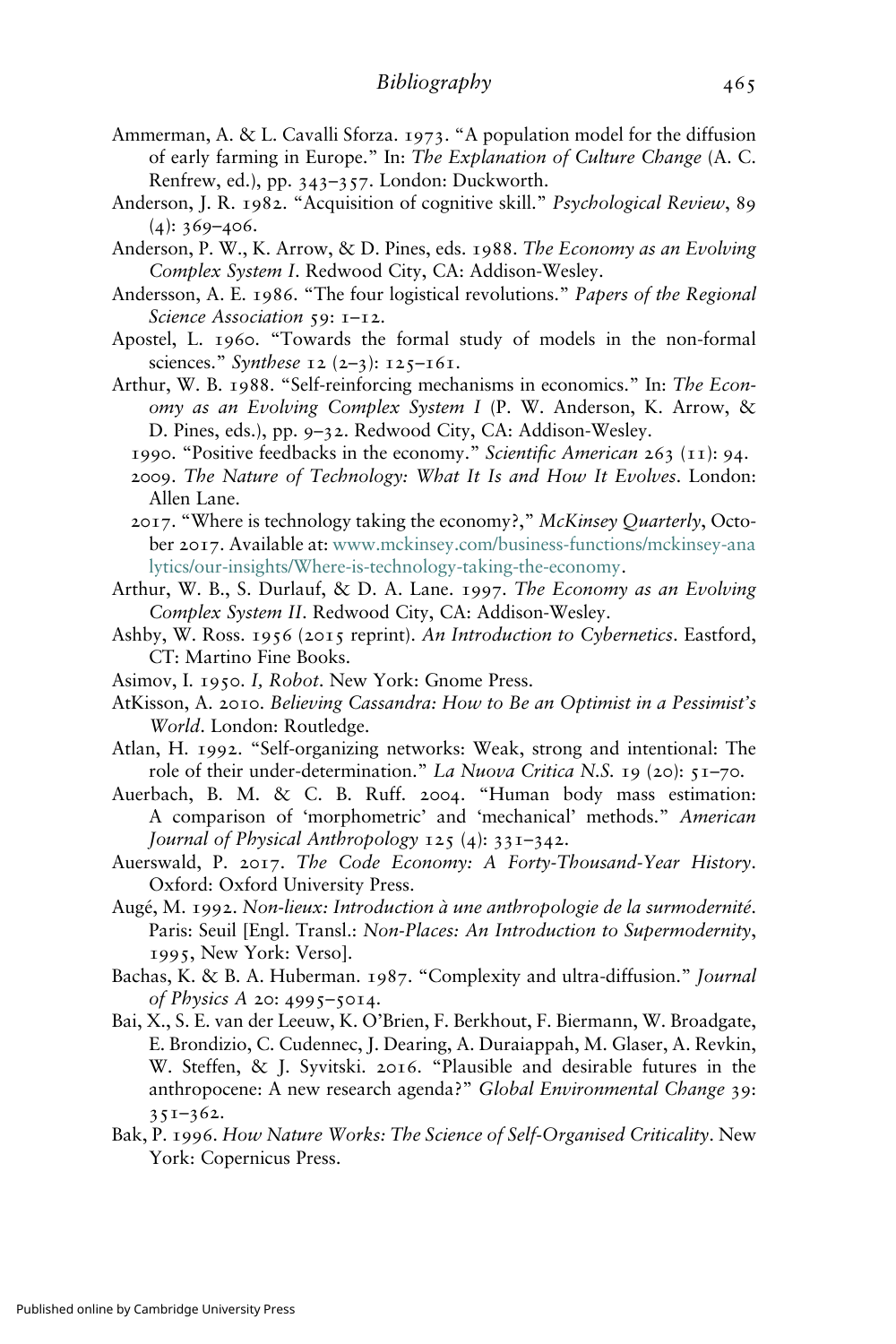- Bakels, C. 1978. Four Linearbandkeramik Settlements and Their Environment: A Paleo-ecological Study of Sittard, Stein, Elsloo and Hienheim. (Analecta Praehistorica Leidensia 11). Currently available: Leiden: Sidestone Press
- Baldwin, R. 2016. The Great Convergence: Information Technology and the New Globalization. Cambridge MA: Harvard University Press.
- Balfet, H. 1984. "Methods of formation and the shape of pottery." In: The Many Dimensions of Pottery: Ceramics in Archaeology and Anthropology (S. E. van der Leeuw & A. C. Pritchard, eds.), pp. 171–197. Amsterdam: Albert Egges van Giffen Instituut voor Pre- en Protohistorie.
- Ban Ki-Moon. 2014. "We don't have [a] plan B because there is no planet B." Available at: [https://news.un.org/en/story/](https://news.un.org/en/story/2014/09/477962-feature-no-plan-b-climate-action-there-no-planet-b-says-un-chief)2014/09/477962-feature-no-plan[b-climate-action-there-no-planet-b-says-un-chief.](https://news.un.org/en/story/2014/09/477962-feature-no-plan-b-climate-action-there-no-planet-b-says-un-chief)
- Barton, E., et al. 2015. "Network analysis." Unpublished BSc paper submitted to the 2015 "Global Classroom" joint project of Arizona State University and Leuphana University.
- Bateson, G. 1972. Steps towards an Ecology of Mind. New York: Ballantine Books.

1979. Mind and Nature: A Necessary Unity. New York: Dutton/Penguin.

- BBVA Foundation. 2013. Ch@NGE, How Internet Is Changing Our Lives. Madrid: BBVA Foundation.
- Beckert, J. 2016. Imagined Futures: Fictional Expectations and Capitalist Dynamics. Cambridge, MA: Harvard University Press.
- Behringer, W. 1999. "Climatic change and witch-hunting: The impact of the little ice age on mentalities." Climatic Change 43 (1):  $335-351$ .
- Belnap, N. 2003. "Agents in branching space-times." Journal of Sun Yatsen University 43: 147–166.
	- 2005. "Branching histories approach to indeterminism and free will." In: Truth and Probability Essays in Honour of Hugues Leblanc (B. Brown & F. Lepage, eds.), pp. 197–211. London: College Publishing.
	- 2007. "From Newtonian determinism to branching-space-time indeterminism." In: Logik, Begriffe, Prinzipien des Handelns (Logic, Concepts, Principles of Action) (T. Müller & A. Newen, eds.), pp. 13–31. Münster: Mentis Verlag.
- Berger, J.-F., S. E. van der Leeuw, & L. Nuninger. 2007. "Modeling the role of resilience in socio– environmental co–evolution: The middle Rhône Valley between 1000 B.C. and A.D. 1000." In: The Model-Based Archaeology of Socio-natural Systems (T. Kohler & S.E. van der Leeuw, eds.), pp. 41–60. Santa Fe, NM: School of Advanced Research.
- Berque, A. 1986. Le Sauvage et l'artifice: Les Japonais devant la nature. Paris: Gallimard. [Engl. Transl.: 1997 Japan: Nature, Artifice and Japanese Culture. Yelvertoft Manor: Pilkington].
- Bettencourt, L. M. A. 2013. "The origins of scaling in cities." Science 340 (6139): 1438–1441.
- Bettencourt, L. M. A., J. Lobo, D. Helbing, C. Kühnert, & G. West. 2007. "Growth, innovation, scaling, and the pace of life in cities." Proceedings of the National Academy of Sciences USA 104 (17): 7301–7306.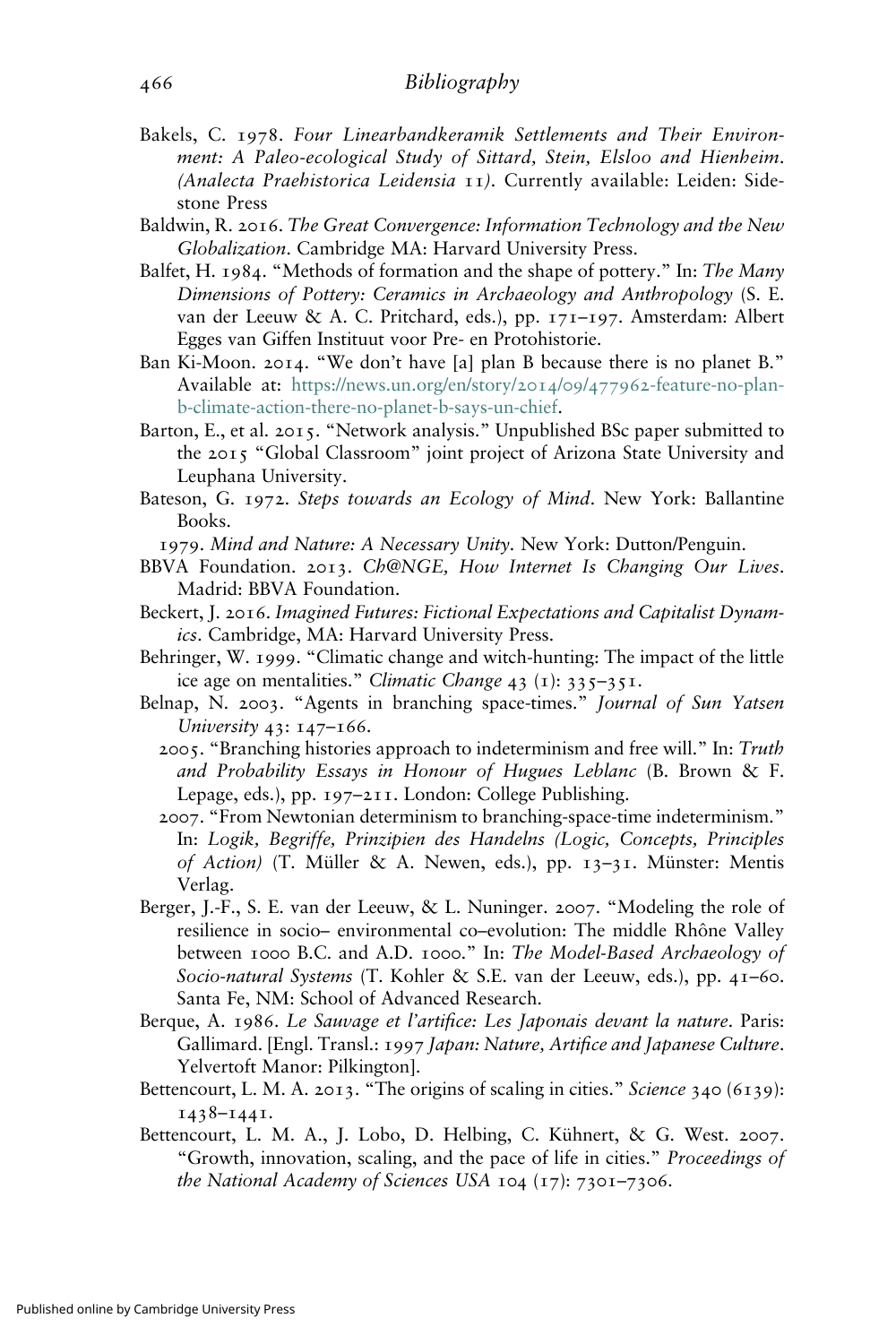- Binford, L. R. 1965. "Archaeological systematics and the study of culture process." In: Contemporary Archaeology (M. Leone, ed.), pp. 125–132. Carbondale, IL: Southern Illinois University.
- Birdsell, J. B. 1973. "A basic demographic unit." Current Anthropology 4: 337–356.
- Blanckaert, C. 1998. "La naturalisation de l'homme de Linné à Darwin. Archéologie du débat nature/culture." In : La Culture est-elle naturelle ? Histoire, épistémologie et applications récentes du concept de culture (A. Ducros, J. Ducros, & F. Joulian, eds.), pp. 15–24. Paris : Errance.
- Boëda, E. 1994. Le Concept Levallois : Variabilité des méthodes. Paris : Éditions CNRS (Monographie du CRA 9).
- 2013. Techno-logique et technologie: Une Paléo-histoire des objets tranchants. Prigonrieux: archeo-editions.com.
- Bonifati, G. 2008. Dal libro manoscritto al libro stampato. Sistemi di mercato a Bologna e a Firenze agli albori del capitalismo. Turin: Rosenberg & Sellier.
- Borges, J. L. 1944. "Tlön, Uqbar, Orbis Tertius." In: Ficciones. Buenos Aires: Editorial Sur [Engl. Transl.: 1962, Ficciones [sic!]. New York: Grove Press, pp. 17–36].
- Bossel, H. 1986. Ecological Systems Analysis: An Introduction to Modelling and Simulation. Kassel: Department of Environmental Systems Research Group, University of Kassel.
- Bossel, H., S. Klaczko, & N. Müller. 1976. Systems Theory in the Social Sciences: Stochastic and Control Systems, Pattern Recognition, Fuzzy Analysis, Simulation, Behavioral Models. Basel and Stuttgart: Birkhäuser.
- Bosworth, B., R. Bryant, & G. Burtless. 2004. "The impact of aging on financial markets and the economy: A survey" (July 1). Available at: [https://ssrn.com/](https://ssrn.com/abstract=1147668) [abstract=](https://ssrn.com/abstract=1147668)1147668 or [http://dx.doi.org/](http://dx.doi.org/10.2139/ssrn.1147668)10.2139/ssrn.1147668.
- Boulding, K. E. 1966. "The economics of the coming spaceship Earth." In: Environmental Quality in a Growing Economy (H. Jarrett, ed.), pp. 3–14. Baltimore, MD: Resources for the Future/Johns Hopkins University Press.
- Bourdieu, P. 1977. Outline of a Theory of Practice. Cambridge: Cambridge University Press.
- Bradbury, R. 1952. "A sound of thunder." Collier's June 28 (in: The Golden Apples of the Sun, 1953, pp. 203–215, New York: Doubleday; 1997 ed.: William Morrow/Harper Collins).
- Brandt, R. W., W. Groenman-van Waateringe, & S. E. van der Leeuw, 1987. Assendelver Polder Papers I. Amsterdam: A.E. van Giffen Instituut voor Preen Protohistorie.
- Brandt, R. W. & S. E. van der Leeuw. 1988. "Research design and Wet Site Archaeology in the Netherlands: An example." In: Wet Site Archaeology (B. Purdy, ed.), pp. 153–176. Telford, PA: Telford Press.
- Brandt, R. W., L. H. van Wijngaarden-Bakker, & S. E. van der Leeuw. 1984. "Transformations in a Dutch estuary: Research in a wet landscape." World Archaeology  $16$  (1):  $1 - 17$ .
- Braudel, F. 1949. (4th ed., 1979) La Méditerranée et le monde méditerranéen à l'époque de Philippe II. Paris: Armand Colin.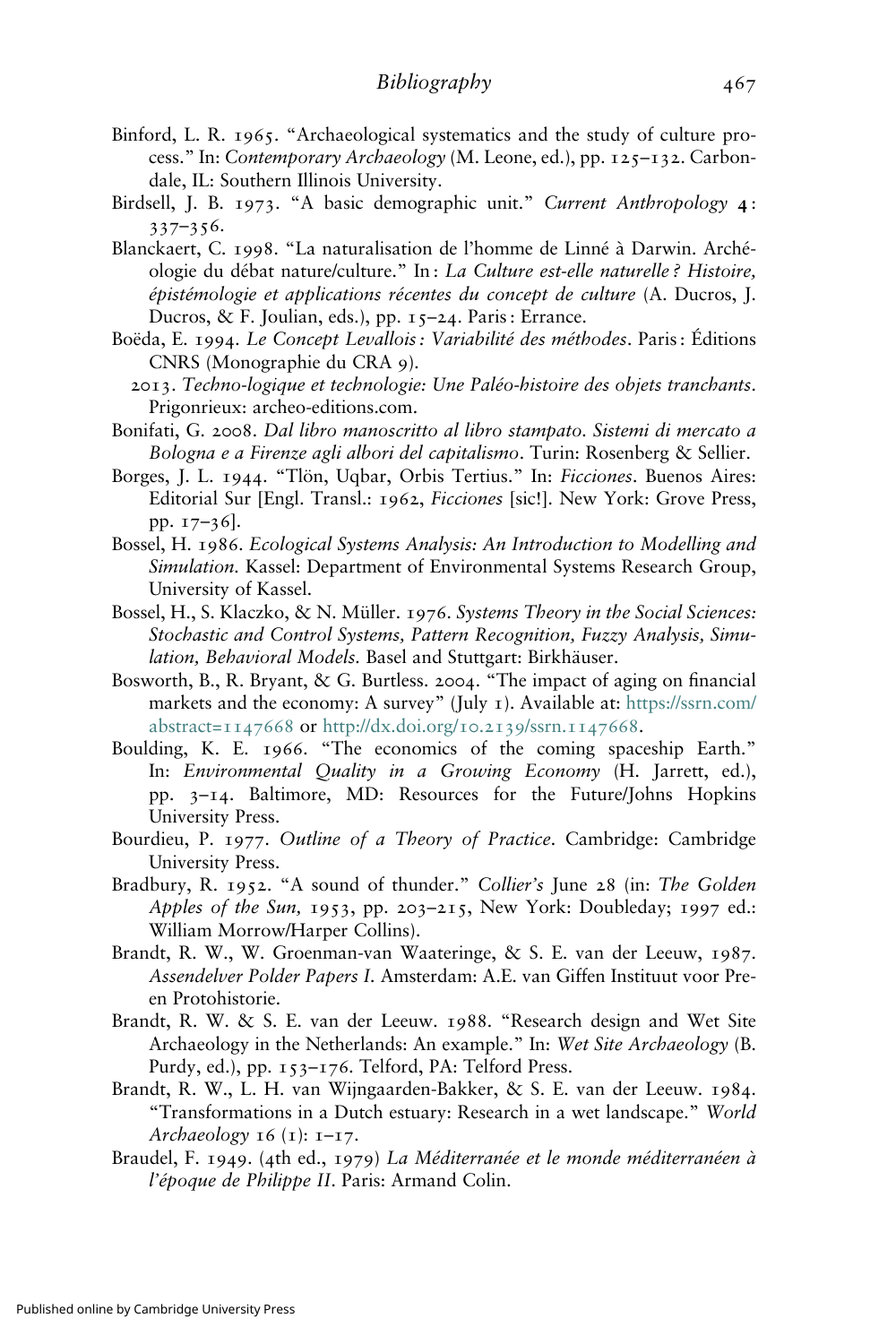- Brown, J. S., L. Davidson, & J. Hagel, 2012. The Power of Pull: How Small Moves, Smartly Made, Can Set Big Things in Motion. New York: Basic Books.
- Brundiers, K., A. Wiek, & B. Kay. 2013. "The role of trans-academic interface managers in transformational sustainability research and education." Sustainability 5 (11): 4614-4636.
- Brynjolfsson, E. & A. McAfee. 2011. The Second Machine Age: Work, Progress and Prosperity in a Time of Brilliant Technologies. New York: W.W. Norton.
- Bull, H. 1977. (4th ed., 2012) The Anarchical Society: A Study of Order in World Politics. New York: Columbia University Press.
- Capra, F. 1975. The Tao of Physics: An Exploration of the Parallels between Modern Physics and Eastern Mysticism. London: Wildwood House.
- Carlson, S. M., L. J. Moses, & C. Breton. 2002. "How specific is the relation between executive function and theory of mind? Contributions of inhibitory control and working memory." Infant and Child Development 11: 73–92.
- Carpenter, S. R. 2002. "Ecological futures: Building an ecology of the long now." Ecology 83: 2069–2083.
- Carroll, L. 1999. Through the Looking Glass. London: Dover.
- Carson, R. 1962. Silent Spring. Boston: Houghton Mifflin. [Online reprint: Greenwich, CN: Crest Reprints (Fawcett Books). Available at: [https://](https://ia802903.us.archive.org/9/items/fp_Silent_Spring-Rachel_Carson-1962/Silent_Spring-Rachel_Carson-1962.pdf) ia802903.us.archive.org/9[/items/fp\\_Silent\\_Spring-Rachel\\_Carson-](https://ia802903.us.archive.org/9/items/fp_Silent_Spring-Rachel_Carson-1962/Silent_Spring-Rachel_Carson-1962.pdf)1962/Silent\_ [Spring-Rachel\\_Carson-](https://ia802903.us.archive.org/9/items/fp_Silent_Spring-Rachel_Carson-1962/Silent_Spring-Rachel_Carson-1962.pdf)1962.pdf.
- Cassirer, E. 1972. The Individual and the Cosmos in Renaissance Philosophy. Philadelphia: University of Pennsylvania Press.
- Ceccato, H. A. & B. A. Huberman. 1988. "Persistence of non-optimal strategies." Physica Scripta 37: 145-150.
- Chapman, G. P. 1970. "The application of information theory to the analysis of population distribution in space." Economic Geography 2: 317–333.
- Chernikov, A. A., R. Z. Sagdeev, D. A. Usikov, M. Y. Zakharov, & G. M. Zaslavsky. 1987. "Minimal chaos and stochastic webs." Nature 326: 559–563.
- Chew, S. C. 2007. The Recurring Dark Ages: Ecological Stress, Climate Changes and System Transformation. Lanham, MD: Altamira Press.
- Churchman, C. W. 1967. "Guest editorial: Wicked problems." Management Sciences 14 (4): 141-142.

1968. The Systems Approach. New York: Delacorte Press.

- Claessen, H. & P. Skalnik. 1978. The Early State. The Hague: Mouton.
- Clément, G. 2015. "The Planetary Garden" and Other Writings. Philadelphia: University of Pennsylvania Press (Penn Studies in Landscape Architecture).
- Clément, G., P. Rahm, & G. Borasi. 2007. Environ(ne)ment: Approaches for Tomorrow. Paris: Skira (Bilingual Edition).
- Colander, D., H. Föllmer, A. Haas, M. Goldberg, K. Juselius, A. Kirman, T. Lux, & B. Sloth. 2009. The Financial Crisis and the Systemic Failure of Academic Economics. Middlebury, VT: Middlebury College [\(Middlebury College](https://ideas.repec.org/s/mdl/mdlpap.html) [Working Paper Series](https://ideas.repec.org/s/mdl/mdlpap.html) 0901).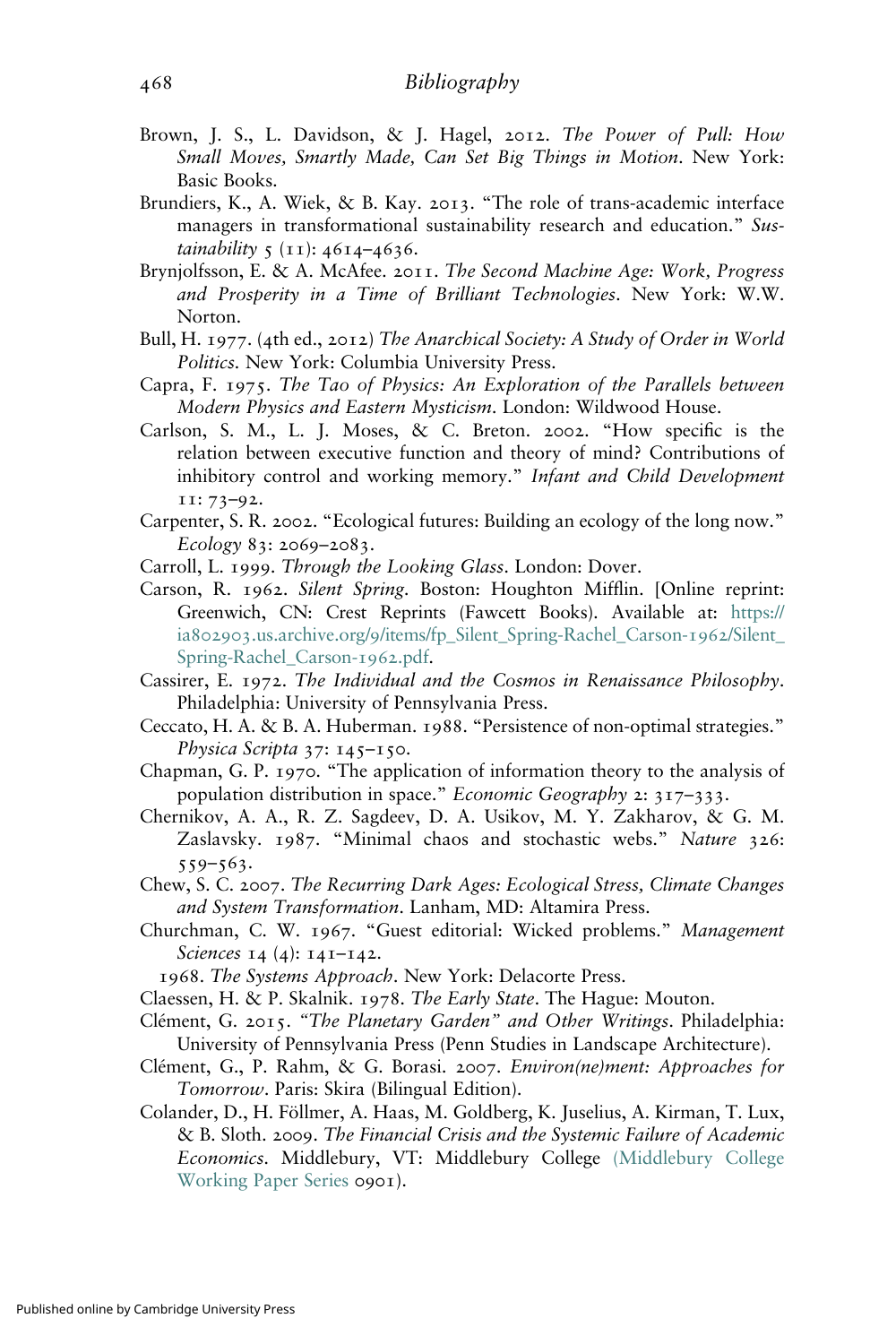- Corlett, J. A. 2003. Equality and Liberty: Analyzing Rawls and Nozick. Basingstoke: Palgrave Macmillan.
- Cornell, S., F. Berkhout, W. Tuinstra, J. D. Tàbara, J. D., Jäger, I. Chabay, B. de Wit, R. Langlais, D. Mills, P. Moll, I. M. Otto, A. Petersen, C. Pohl, & L. van Kerkhoff. 2013. "Opening up knowledge systems for better responses to global environmental change." Environmental Science Policy 28: 60–70.
- Costanza, R., R. Leemans, R. Boumans, & E. Gaddis. 2007. "Integrated global models." In: Sustainability or Collapse: An Integrated History and Future of People on Earth (R. Costanza, L. J. Graumlich, & W. Steffen, eds.), pp. 417–446. Cambridge, MA: MIT Press (Dahlem Workshop Report 96).
- Costanza, R., S. E. van der Leeuw, K. Hibbard, S. Aulenbach, S. Brewer, M. Burek, S. Cornell, C. Crumley, J. Dearing, C. Folke, L. Graumlich, M. Hegmon, S. Heckbert, S. T. Jackson, I. Kubiszewski, V. Scarborough, P. Sinclair, S. Sörlin. & W. Steffen. 2012. "Developing an integrated history and future of people on Earth (IHOPE)." Current Opinion in Environmental Sustainability 4: 106–114.
- Coulom, G. 2006. "Efficient selectivity and backup operators in Monte-Carlo tree search." In Computers and Games: 5th International Conference, CG 2006, Turin, Italy, May 29–31. Revised papers (H. J. van den Herik, ed.), pp. 72–83. Berlin: Springer.
- Cowan, G. A. 2010. Manhattan Project to the Santa Fe Institute: The memoirs of George A. Cowan. Albuquerque, NM: University of New Mexico Press.
- Cristelli, M., M. Batty, & L. Pietronero. 2012. "There is more than a power law in Zipf." Scientific Reports 2: 812.
- Crow, M. M. 2010. "Organizing teaching and research to address the grand challenges of sustainable development." BioScience 60 (7): 488–489.
- Crumley, C. L. 1995. "Heterarchy and the analysis of complex societies." Archeological Papers of the American Anthropological Association 6 (1). Available at: [https://doi.org/](https://doi.org/10.1525/ap3a.1995.6.1.1)10.1525/ap3a.1995.6.1.1.
- Cullen, H. 2010. The Weather of the Future. New York: Harper.
- Daly, H. 1973 (2nd ed., 1991). Steady State Economics. Washington, DC: Island Press.
- David D., P. Zhang, H. F. Brecke, Y.-Q. Lee, J. He, & J. Zhang. 2007. "Global climate change, war, and population decline in recent human history." Proceedings of the National Academy of Sciences USA 104 (49): 19214–19219.
- Day J. W. & C. Hall. 2016. "Energy: The master resource." In: America's Most Sustainable Cities and Regions, pp. 167-216. New York: Copernicus.
- Day, R. H. & J.-L. Walter. 1989. "Economic growth in the very long run: On the multiple-phase interaction of population, technology, and social infrastructure." In: Economic Complexity: Chaos, Sunspots, Bubbles and Nonlinearity (W. Barnett, J. Geweke, & K. Shell, eds.), pp. 253–290. Cambridge: Cambridge University Press.
- Day, J. W., J. D. Gunn, W. J. Folan, & A. Yáñez-Arancibia. 2012. "The Influence of Enhanced Post-Glacial Coastal Margin Productivity on the Emergence of Complex Societies." Journal of Island and Coastal Archaeology 7: 23–52.
- de Haan, G. 2006. "The BLK '21' programme in Germany: A 'Gestaltungskompetenz'-based model for education for sustainable development." Environmental Education Research 1: 19–32.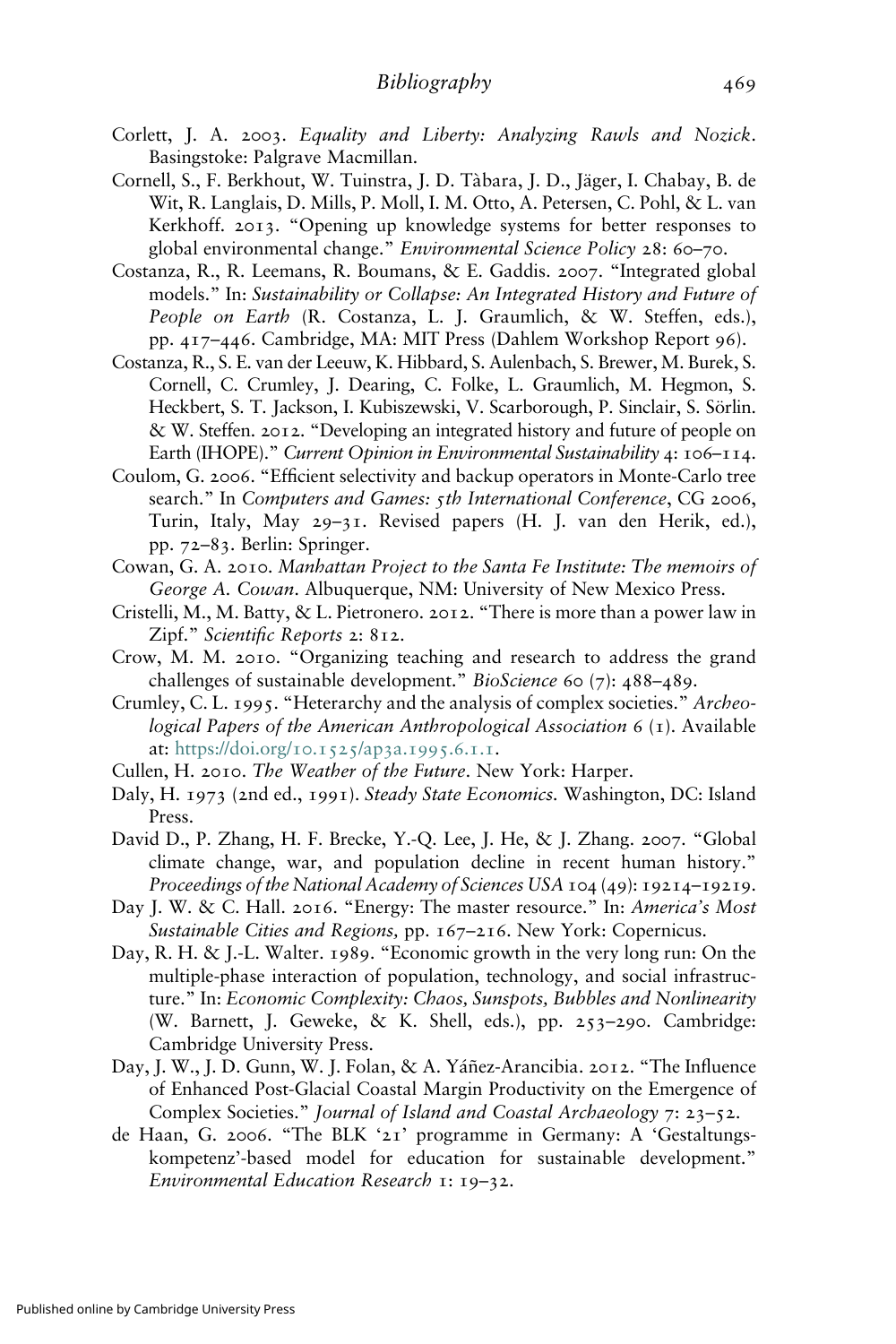- De Vecchi, N. 1993. Schumpeter viennese, imprenditori, istituzioni e riproduzione del capitale. Turin: Bollati Bollinghieri.
- Dearing, J. A., Battarbee, R. W., Dikau, R., Larocque, I., & Oldfield, F. (2006a). Human–environment interactions: learning from the past. Regional Environmental Change, 6(1-2), 1-16. DOI: 10.1007/s10113-005-0011-8
	- (2006b). Human-environment interactions: towards synthesis and simulation. Regional Environmental Change, 6(1-2), 115-123. DOI: 10.1007/s10113- 005-0012-7
- Dearing, J. A., A. K. Braimoh, A. Reenberg, B. L. Turner II, & S. E. van der Leeuw. 2010. "Complex land systems: The need for long time perspectives in order to assess their future." Ecology and Society 15 (4). Available at: [http://](http://www.ecologyandsociety.org/vol15/iss4/art21/) [www.ecologyandsociety.org/vol](http://www.ecologyandsociety.org/vol15/iss4/art21/)15/iss4/art21/.
- Debord, G. 1967. La société du spectacle. Paris: Buchet Chastel [Engl. Transl.: The Society of the Spectacle, 1970/1977, Detroit, MI: Black & Red].
- Delbrück, M. 1986. Mind from Matter. Oxford: Blackwell.
- Delponte, L., M. Grigolini, A. Moroni, S. Vignetti, M. Claps, & N. Giguashvili. 2015. ICT in the Developing World. Luxemburg: European Parliamentary Research Service.
- Delta Development Group. Available at: [www.deltadevelopment.eu/en/](http://www.deltadevelopment.eu/en/) (consulted June 9, 2019).
- DeLuca, A. & S. Termini. 1972. "A definition of a non-probabilistic entropy in the setting of fuzzy sets." *Information and Control* 20 (4):  $30I-3I2$ .
	- 1974. "Entropy of L-fuzzy sets." Information and Control 24 (1):  $55-73$ .
- Descola, P. 1994. In the Society of Nature: A Native Ecology in Amazonia. Cambridge: Cambridge University Press (Cambridge Studies in Social and Cultural Anthropology 93. Transl. N. Scott).
	- 2005. Par delà nature et culture. Paris: Gallimard [Engl. transl.: Beyond Nature and Culture, 2013, Chicago: University of Chicago Press].
- Diamond, A. & B. Doar. 1989. "The performance of human infants on a measure of frontal cortex function: The delayed-response task." Development Psychobiology 22: 271–294.
- Diamond, J. 2005. Collapse. London: Penguin.
- Dilthey, W. 1883. Introduction to the Human Sciences: An Attempt to Lay a Foundation for the Study of Society and History [translation and reedition R. A. Makkreel and F. Rodi (eds.)], Princeton, NJ: Princeton University Press, 1985–2010. Vol I.
- Dretske, F. 1981. Knowledge and the Flow of Information. Boston: MIT Press.
- Dubos, R. 1974–1975. "The despairing optimist." The American Scholar 44 (1):  $8-13$ .
- Duby, G. 1953. La Société aux XIe et XIIe siècles dans la région mâconnaise. Paris: Éditions de l'EHESS.
- Dupuy, J. P. 1990. "Deconstruction and the liberal order." SubStance 62/63: 110–124.
- Durden, T. 2017. "Global debt hits 325% of world GDP, rises to record \$217 trillion." (April 1, 2017). Available at: [www.zerohedge.com/news/](https://www.zerohedge.com/news/2017-01-04/global-debt-hits-325-world-gdprises-record-217-trillion)2017-01- 04/global-debt-hits-325[-world-gdprises-record-](https://www.zerohedge.com/news/2017-01-04/global-debt-hits-325-world-gdprises-record-217-trillion)217-trillion.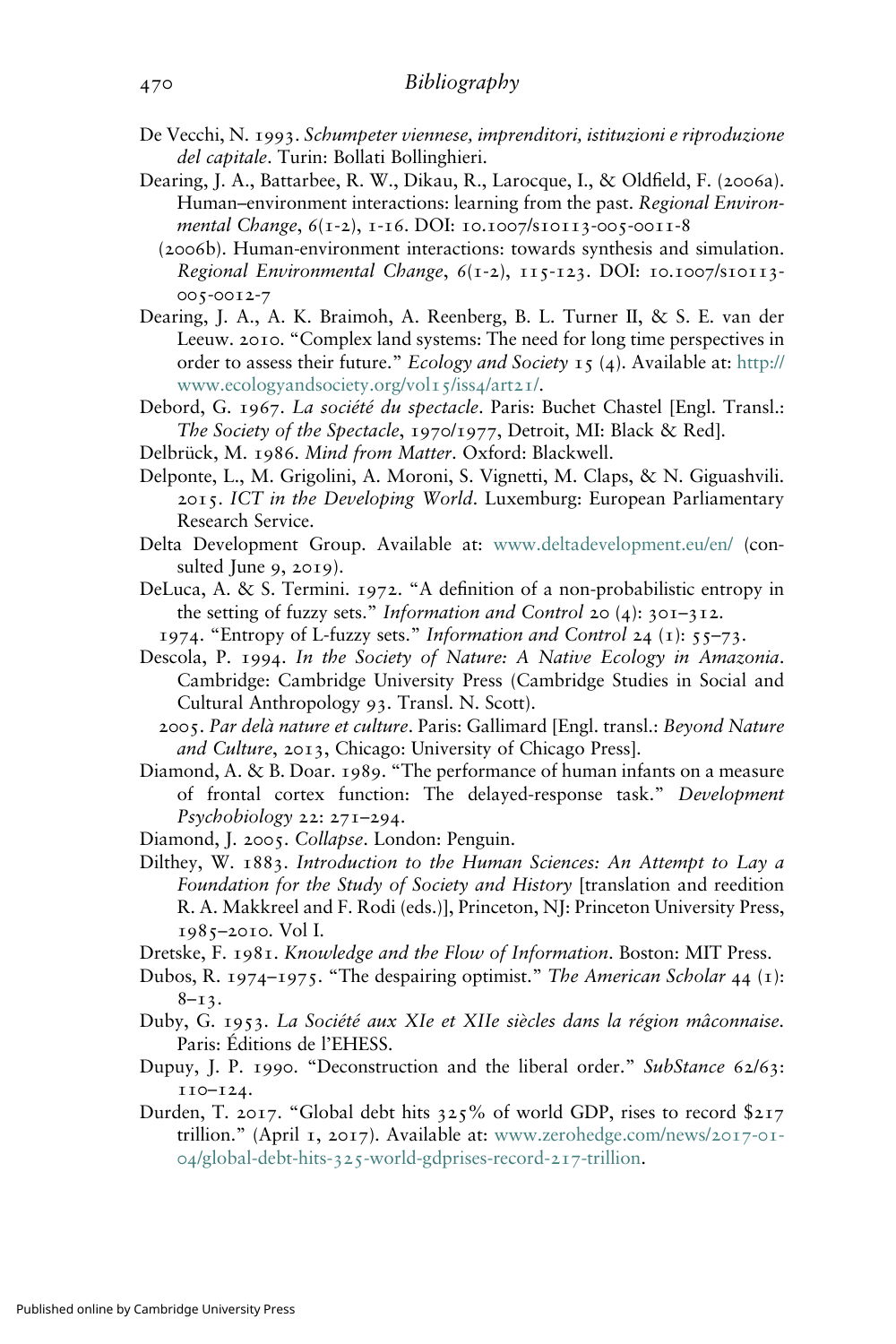- Dyer, C. L. 2009. "From the phoenix effect to punctuated entropy: The culture of response as a unifying paradigm of disaster mitigation and recovery." In: The Political Economy of Hazards and Disasters (E. C. Jones & A. D. Murphy, eds.), pp. 343–356. Lanham, MD: Altamira Press (Society for Economic Anthropology Monograph Series 27).
- Earle, T. & R. Preucel 1987 "Chiefdoms in archaeological and ethnohistorical perspective." Annual Review of Anthropology 16:279–308.
- The Economist. 2016. "March of the machines: What history tells us about the future of artificial intelligence – and how society should respond." June 25. Available at: [www.economist.com/leaders/](https://www.economist.com/leaders/2016/06/25/march-of-the-machines)2016/06/25/march-of-the-machines.
- Edsall, T. B. 2017. "How the Internet threatens democracy," New York Times, March 2.
- Einstein (n.d.). BrainyQuote.com. Available at: [www.brainyquote.com/quotes/](https://www.brainyquote.com/quotes/quotes/a/alberteins385842.html) [quotes/a/alberteins](https://www.brainyquote.com/quotes/quotes/a/alberteins385842.html)385842.html (accessed August 6, 2017).
- Elster, J. 2010. "Emotional choice and rational choice." In: The Oxford Handbook of Philosophy of Emotion. Oxford: Oxford University Press.
- Engelbrecht, B. 1987. Töpferinnen in Mexiko: Entwicklungsethnologische Untersuchungen zur Produktion und Vermarktung der Töpferei von Patamban und Tzintzuntzan, Michoacán, Westmexiko. Basel: Kommissionsverlag Wepf (Basler Beiträge zur Ethnologie Bd. 26).
- Epstein, H. T. 2002. "Evolution of the reasoning brain." Behavioral Brain Science 25: 408–409.
- Erokhin, V. 2017. "Self-sufficiency versus security: How trade protectionism challenges the sustainability of the food supply in Russia." Sustainability 9: 19–39.
- Evernden, N. 1992. The Social Creation of Nature. Baltimore: Johns Hopkins University Press.
- Farmer, J. D., E. Ott, & J. A. Yorke. 1983. "The dimension of chaotic attractors." Physica 7D: 153-180.
- Faulkner, T. 2013. "Carolingian Kings and the leges barbarorum." Historical Research 86: 443–464.
- Feinman, G. & J. Neitzel. 1984. "Too many types: An overview of sedentary prestate societies in the Americas." Advances in Archaeological Method and Theory 7: 39–102.
- Flannery, K. V. 1972. "The cultural evolution of civilizations." Annual Review of Ecology and Systematics  $2$  (1971): 399–426.
- Flannery, T. 2002. The Future Eaters: An Ecological History of the Australasian Lands and People. New York: Grove Press.
- Florida, R. 2002 (2nd ed., 2014). The Rise of the Creative Class: And How It's Transforming Work, Leisure, Community and Everyday Life. New York: Basic Books.
- Foley, R. 1987. Just Another Unique Species. Cambridge: Cambridge University Press.
- Fontana, W. 2012. "Rethinking models to capture cancer as a dynamic, evolvable CAS." Presentation at the joint ASU/USC Workshop on "Complex Adaptive Systems (CAS): Leveraging Advances in the CAS Sciences to Understand and Control Complex Diseases (Cancer as a Use Case)." Tempe, AZ, June 7–8.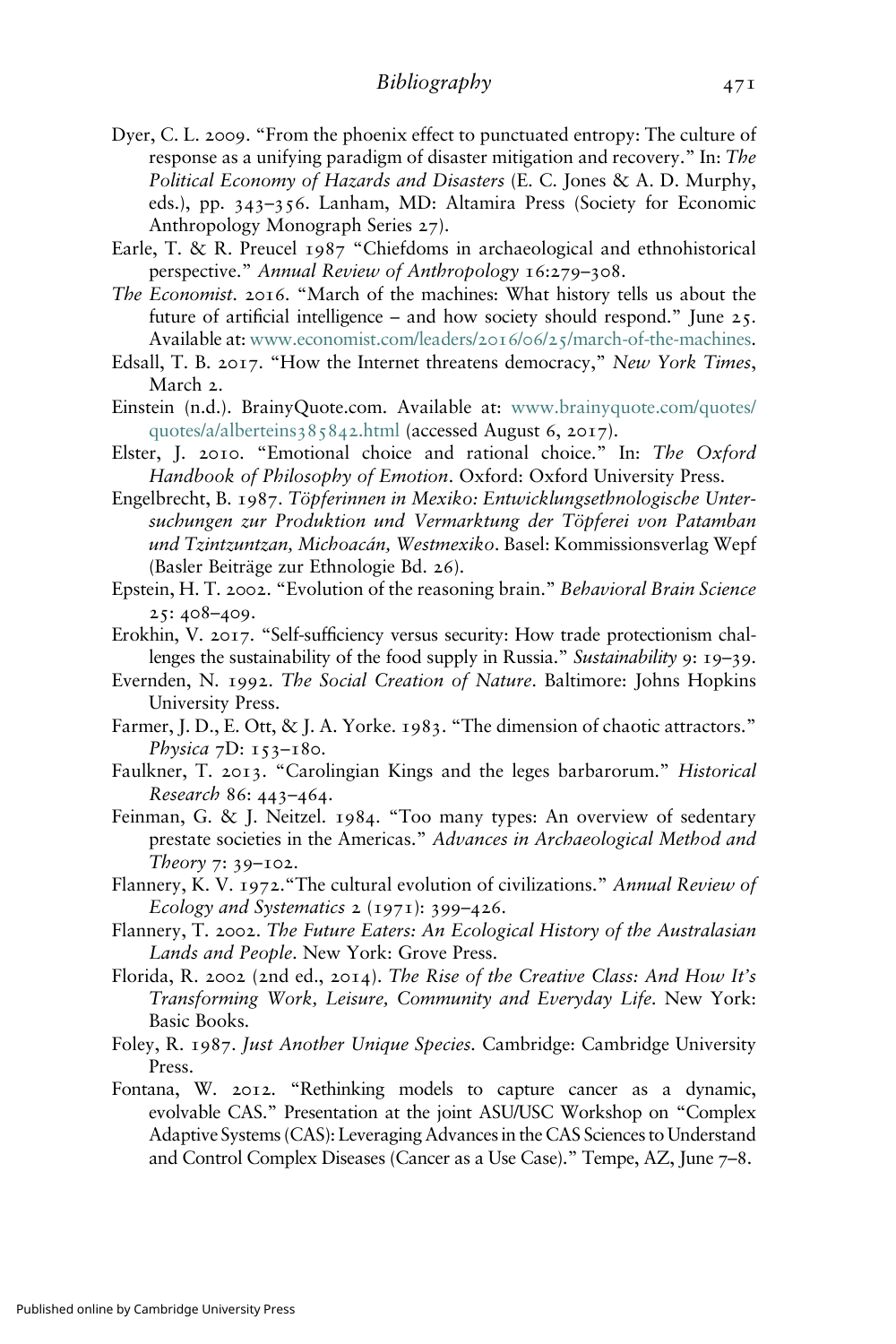- Foucault, M. 1975. Surveiller et Punir: Naissance de la Prison. Paris: Gallimard [Engl. Transl.: 1995 Discipline and Punish: The Birth of the Prison. London: Vintage].
	- 1983 (2nd ed.). "The subject and power." In: Michel Foucault: Beyond Structuralism and Hermeneutics (H. Dreyfus & P. Rabinow, eds.), pp. 208–226. Chicago: The University of Chicago Press [Original publication: "Le sujet et le pouvoir." In: Dits et Écrits vol. IV, 1982. Paris: Gallimard].
- Frankenstein, S., & M. Rowlands. 1978. "The internal structure and regional context of early iron age society in South-Western Germany." Bulletin of the Institute of Archaeology, University College London 15: 73–112.
- Frieden, J. A. 2006. Global Capitalism: Its Fall and Rise in the Twentieth Century. New York: W.W. Norton.
- Friedman, T. L. 2016. Thank You for Being Late: An Optimist's Guide to Thriving in the Age of Accelerations. New York: Farrar, Strauss & Giroux (Version 2.0 (2017) With a New Afterword, New York: Picador Books).
- Fukuyama, F. 2015. Political Order and Political Decay: From the Industrial Revolution to the Globalization of Democracy. New York: Farrar, Strauss & Giroux.
- Funk, C., & B. Kennedy. 2017. "Public confidence in scientists has remained stable for decades." Pew Research, April 6, 2017, Available at: [www](http://www.pewresearch.org/fact-tank/2017/04/06/public-confidence-in-scientists-has-remained-stable-for-decades/) [.pewresearch.org/fact-tank/](http://www.pewresearch.org/fact-tank/2017/04/06/public-confidence-in-scientists-has-remained-stable-for-decades/)2017/04/06/public-confidence-in-scientists-has[remained-stable-for-decades/.](http://www.pewresearch.org/fact-tank/2017/04/06/public-confidence-in-scientists-has-remained-stable-for-decades/)
- Gallopin, G. 1980. "Development and environment." Journal of Policy Modeling  $2(2): 239 - 254.$ 
	- 1994. Impoverishment and Sustainable Development: A Systems Approach. Winnipeg, Canada: International Institute for Sustainable Development.
- Gazenbeek, M. 1999. Les Alpilles et la Montagnette. Paris: Académie des Inscriptions et Belles Lettres.
- Gell-Mann, M. 1995. The Quark and the Jaguar: Adventures in the Simple and the Complex. New York: St. Martin's Griffin/Macmillan.
- Georgescu-Roegen, N. 1971. The Entropy Law and the Economic Process. Boston: Harvard University Press.
- Gibbon, E., 1776–1788. The History of the Decline and Fall of the Roman Empire, 6 Vols. London: Methuen, 1909–1914 [reprinted New York: AMS Press, 1974].
- Giddens, A. 1979. Central Problems in Social Theory: Action, Structure, and Contradiction in in Social Analysis. Los Angeles: University of California Press.

1984. The Constitution of Society. Cambridge: Polity Press.

- Girard, R. 1990. "Innovation and repetition." SubStance 62/63: 7-20.
- Glance, N. & B. A. Huberman 1997. "The control of chaos." In: Archaeology: Time, Process and Structural Transformations (S. E. van der Leeuw & J. McGlade, eds.), pp. 118–142. London: Routledge.
- Gleick, J. 2011. The Information: A History, a Theory, a Flood. New York: Pantheon Books.
- Godelier, M. 1982. La production des Grands Hommes: Pouvoir et domination masculine chez les Baruya de Nouvelle Guinée. Paris: Fayard [Engl. Transl.: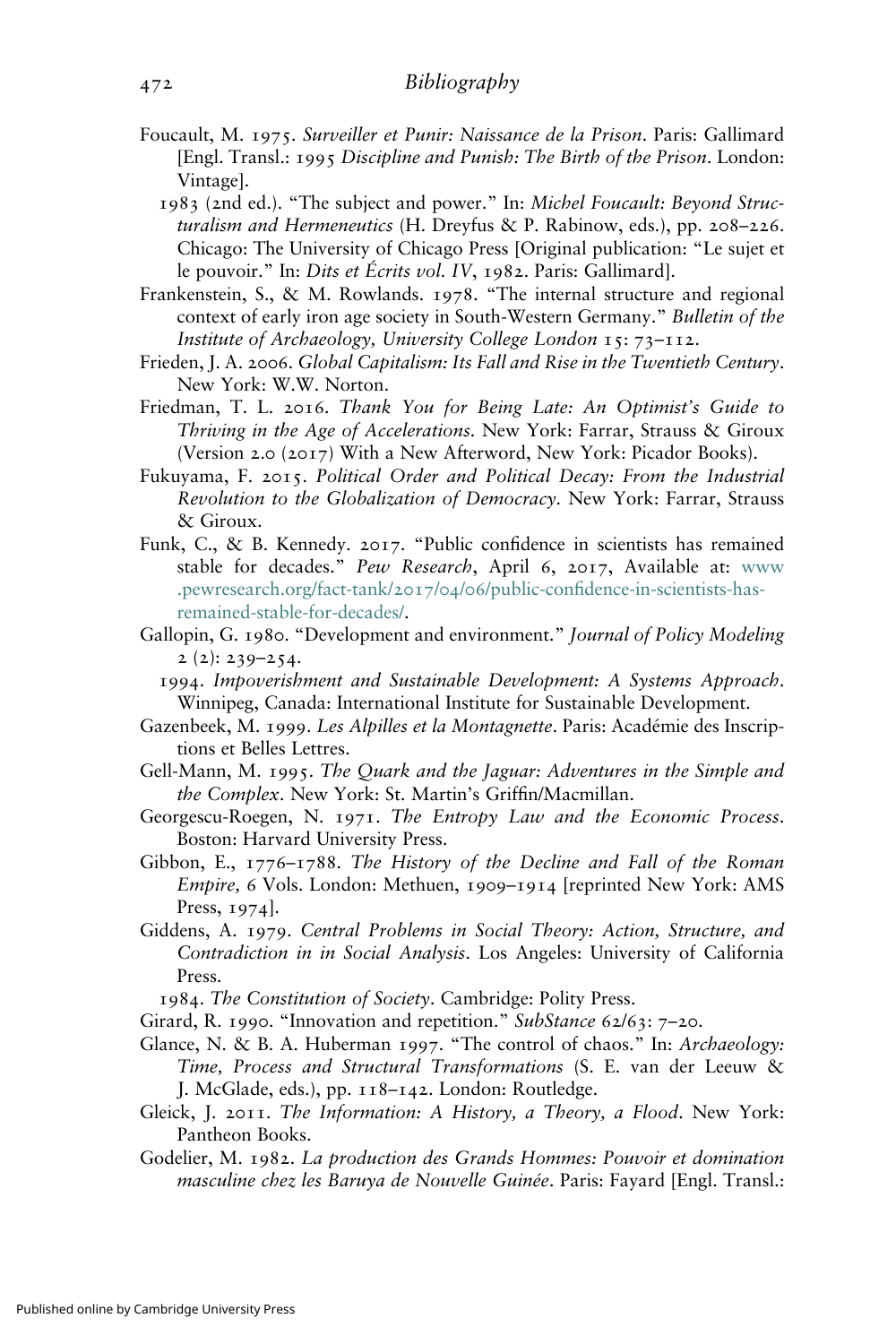The Making of Great Men: Male Domination and Power among the New Guinea Baruya, 1986, Cambridge: Cambridge University Press].

Godelier, M. & M. Strathern. 1991. Big Men and Great Men: Personifications of Power in Melanesia. Cambridge: Cambridge University Press; Paris: Maison des Sciences de l'Homme.

Gombrich, E. H. 1961. Art and Illusion. Washington, DC: Bollingen Foundation. 1971. Norm and Form. London: Phaidon.

- Gould, S. J. & N. Eldredge. 1977. "Punctuated equilibria: The tempo and mode of evolution reconsidered." Paleobiology  $3$  (2):  $115-151$ .
- Gowdy, J., M. Mazzucato, S. Page, J. C. J. M. van den Bergh, S. E. van der Leeuw, & D. Sloan Wilson. 2016. "Shaping the evolution of complex societies." In: Complexity and Evolution: Toward a New Synthesis for Economics (D. S. Wilson & A. Kirman, eds.), pp. 327–350. Cambridge, MA: MIT Press. (Strüngmann Forum Reports 19).
- Graeber, D. 2001. Toward an Anthropological Theory of Value. London: Macmillan.
- Granovetter, M. S. 1973. "The strength of weak ties." American Journal of Sociology 78 (6): 1360–1380.
- Gray, B. 2008. "Theoretical perspectives on team science: Enhancing transdisciplinary research through collaborative leadership." American Journal of Preventive Medicine 35 (2 supplement): S124-S132.
- Guérin-Pace, F. 1990. La dynamique d'un système de peuplement: Évolution de la population des villes françaises de 1831 à 1982. PhD Thesis, Université de Paris 7.
	- 1993. Deux siècles de croissance urbaine. Paris: Anthropos, Economica (Collection Villes).
- Gunderson L. H. & C. S. Holling. 2002. Panarchy: Understanding Transformations in Human and Natural Systems. Washington, DC: Island Press.
- Gunn, G. 1992. Thinking Across the American Grain: Ideology, Intellect, and the New Pragmatism. Chicago: University of Chicago Press.
- Gunn, J. D., J. W. Day Jr., W. J. Folan, & M. Moerschbaecher. 2019. it, G. 1992. *I ninking Across the American Grain: Iaeology, Intellect, and the*<br>*New Pragmatism.* Chicago: University of Chicago Press.<br>n, J. D., J. W. Day Jr., W. J. Folan, & M. Moerschbaecher. 2019.<br>"Geo-cultural time: constraint bottlenecks – A chronological/helical approach to understanding human–planetary interactions." BioPhysical Economics and Resource Qual*ity 4*: 10. Available at: [https://doi.org/](https://doi.org/10.1007/s41247-019-0058-7)10.1007/s41247-019-0058-7.
- Haag, G. & W. Weidlich. 1984. "A stochastic theory of interregional migration." Geographical Analysis 16 (4): 331–357.
- 1986. "A dynamic migration theory and its evaluation for concrete systems." Regional Science and Urban Economics  $16$  ( $1$ ):  $57-8$ o.
- Haass, R. 2017. A World in Disarray: American Foreign Policy and the Crisis of the Old Order. New York: Penguin.
- Haeckel, E. 1866. Generelle Morphologie der Organismen: Allgemeine Grundzüge der organischen Formenwissenschaft, mechanisch begründet durch die von Charles Darwin reformierte Descendenz Theorie, 2 Vols. Berlin: Reemer.
- Hagel, J., J. Brown, S. Kulasooriya, & D. Elbert. 2010. Measuring the Forces of Long-Term Change: The 2010 Shift Index. San Jose, CA: Deloitte Center for the Edge. Available at: [www.johnhagel.com/deloitte-center-for-the-edge-publications/.](http://www.johnhagel.com/deloitte-center-for-the-edge-publications/)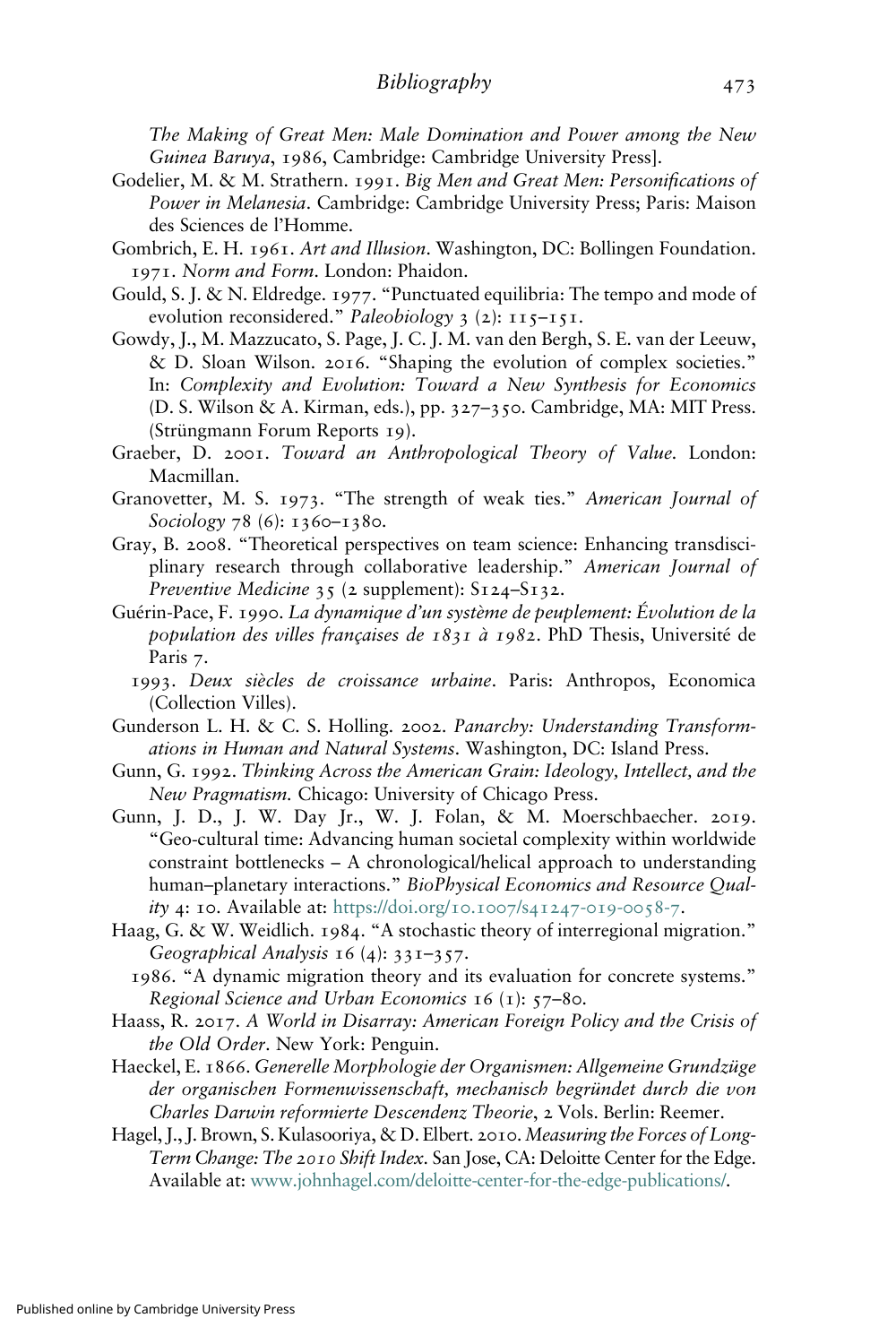- Hall, C. A. S., J. G. Lambert, & B. Balogh. 2014. "EROI of different fuels and the implications for society." Energy Policy 64: 141–152.
- Hammond, A. 2000. (4th ed.). Which World? Scenarios for the 21st Century. Washington, DC: Island Press.
- Hanna, N. K. 2010. "Implications of the ICT revolution." In: Transforming Government and Building the Information Society. New York: Springer.
- Hartley, R. V. L. 1928. "Transmission of information." Bell Laboratories Technical Journal  $7(3)$ : 535–563.
- Hartley, L. P. 1953. The Go-Between. London: Hamish Hamilton.
- Hawking, S. 1998. A Brief History of Time. New York: Bantam Books.
- Hay, D. 1966. The Italian Renaissance in Its Historical Background. Cambridge: Cambridge University Press.
- Helbing, D. 2013. "Globally networked risks and how to respond." Nature 497:  $51-59.$ 
	- 2015. Thinking Ahead-Essays on Big Data, Digital Revolution, and Participatory Market Society. Berlin: Springer.
- Helbing D., B. S. Frey, G. Gigerenzer, E. Hafen, M. Hagner, Y. Hofstetter, J. van den Hoven, R. V. Zicari, & A. Zwitter. 2017. "Will democracy survive big data and artificial intelligence?" Scientific American, February 23. Available at: www.scientifi[camerican.com/article/will-democracy-survive-big-data-and](https://www.scientificamerican.com/article/will-democracy-survive-big-data-and-artificial-intelligence/?redirect=1)artifi[cial-intelligence/?redirect=](https://www.scientificamerican.com/article/will-democracy-survive-big-data-and-artificial-intelligence/?redirect=1)1.
- Helbing, D. & S. Lämmer. 2008. "Managing complexity: An introduction." In: Managing Complexity: Insights, Concepts, Applications (D. Helbing, ed.). Berlin: Springer.
- Henshilwood, C. & C. Marean. 2003. "The origin of modern human behavior: A review and critique of the models and their test implications." Current Anthropology 44 (5): 627–651.
- Hibbard, K., A. Janetos, D. P. van Vuuren, J. Pongratz, S. K. Rose, R. Betts, M. Herold, & J. J. Feddema. 2010. "Research priorities in land use and landcover change for the Earth system and integrated assessment modelling." International Journal of Climatology. Available at: [https://doi.org/](https://doi.org/10.1002/joc.2150)10.1002/joc.2150.
- Hill, K., M. Barton, & A. M. Hurtado. 2009. "The origins of human uniqueness: the evolution of characters underlying behavioral Modernity." Evolutionary Anthropology  $18$  (5):  $187-200$ .
- Hindman, M. 2008. The Myth of Digital Democracy. New Haven: Princeton University Press.
- Hirschman, A. O. 1958. The Strategy of Economic Development. New Haven, CT: Yale University Press.
- Hogg, T. & B. A. Huberman. 1987. "Order, complexity and disorder." In: Laws of Nature and Human Conduct (I. Prigogine & M. Sanglier, eds.), pp. 175-184. Brussels: Task Force of Research Information and Study of Science.
- Hogg, T., B. A. Huberman, & J. M. McGlade. 1989. "The stability of ecosystems." Proceedings of the Royal Society of London B 237: 43–51.
- Holland, J. H. 1995. Hidden Order: How Adaptation Builds Complexity. New York: Helix/Perseus Books.
	- 1998. Emergence: From Chaos to Order. Redwood City, CA: Addison-Wesley.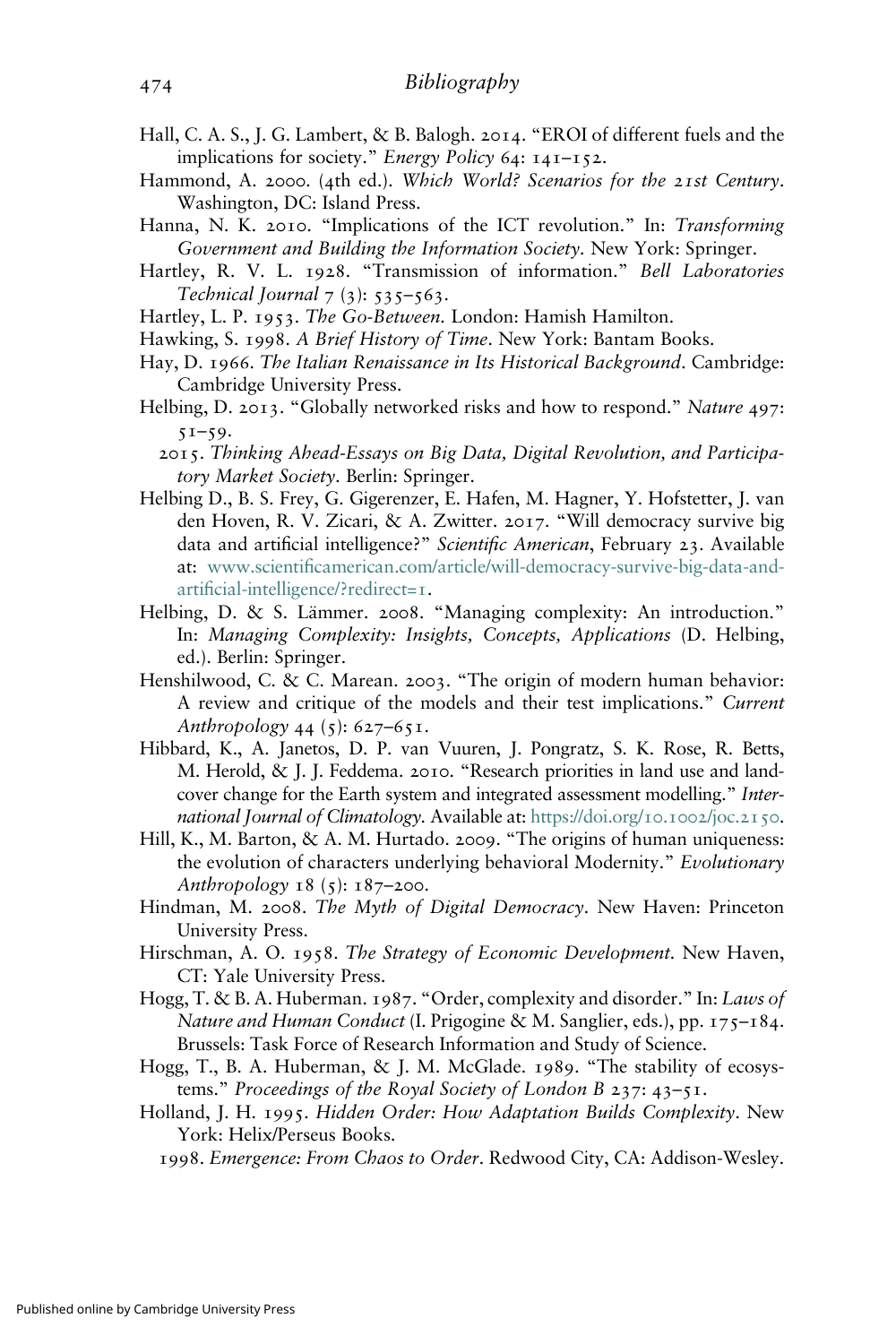- 2014. Complexity: A Very Short Introduction. Oxford: Oxford University Press.
- Holling, C. S. 1973. "Resilience and stability of ecological systems." Annual Review of Ecology and Systematics  $4: I-23$ .
	- 1976. "Resilience and stability of ecosystems." In: Evolution and Consciousness: Human Systems in Transition (E. Jantsch & C. H. Waddington, eds.). pp. 76–93. London: Addison Wesley.
	- 1986. "The resilience of terrestrial ecosystems: local surprise and global change." In Sustainable Development of the Biosphere (W. C. Clark & R. E. Munn, eds.), pp. 293–317. Cambridge: Cambridge University Press.
- Hopkins, R. 2008. The Transition Handbook: From Oil Dependency to Local Resilience. Cambridge: UIT.
	- 2011. The Transition Companion: Making Your Community More Resilient in Uncertain Times. New York: Chelsea Green Publishing.
	- 2013. The Power of Just Doing Stuff: How Local Action Can Change the World. Cambridge: UIT.
- Hu, X.-B., Shi, P.-J., W. Ming, Y. Tao, M. S. Leeson, S. E. van der Leeuw, O. Renn, & C. Jaeger. 2017. "Quantitative understanding of the complexity of social-environmental systems: From connection to consilience." International Journal of Disaster Risk Science 8 (4): 343–356.
- Huberman, B. A. (ed.). 1988. The Ecology of Computation. Amsterdam: North-Holland Publishing.
	- 2001. "The dynamics of organizational learning." Computational & Mathematical Organization Theory 7: 145-153.
- Huberman, B. A. & T. Hogg. 1986. "Complexity and adaptation." Physics D 2  $(I-3): 376-384.$ 
	- 1988. "The behaviour of computational ecologies." In: The Ecology of Computation (Huberman, B.A. ed.), pp. 77-115. Amsterdam: North-Holland Publishing.
- Huberman, B. A. & M. Kerzberg. 1985. "Ultradiffusion: The relaxation of hierarchical structures." Journal of Physics A 18: L331-L335.
- Huesemann, M. & J. Huesemann. 2011. Techno-Fix: Why Technology Won't Save Us or the Environment. Gabriola Island, BC: New Society Publishers.
- Hugman, M. & G. Magnus. 2015. "The challenges facing central banks." Available at: [www.institutionalinvestor.com/article/b](https://www.institutionalinvestor.com/article/b14z9tpn6vxjyc/the-challenges-facing-central-banks)14z9tpn6vxjyc/the[challenges-facing-central-banks](https://www.institutionalinvestor.com/article/b14z9tpn6vxjyc/the-challenges-facing-central-banks).
- Ingerson, A. 1994. "Tracking and testing the nature-culture dichotomy." In: Historical Ecology: Cultural Knowledge and Changing Landscapes, (J. D. Gunn, F. A. Hassan, A. E. Ingerson, W. H. Marquardt, T. H. McGovern, T. C. Patterson, & P. R. Schmidt, eds.), pp. 43–66. Santa Fe: School of American Research Press.
- Ingold, T. 1987. The Appropriation of Nature: Essays on Human Ecology and Social Relations. Manchester: Manchester University Press.
- International Energy Agency. 2017. "World energy outlook 2017." Available at: www.iea.org/newsroom/news/2017[/november/a-world-in-transformation/](https://www.iea.org/newsroom/news/2017/november/a-world-in-transformation/world-energy-outlook-2017.html) [world-energy-outlook-](https://www.iea.org/newsroom/news/2017/november/a-world-in-transformation/world-energy-outlook-2017.html)2017.html.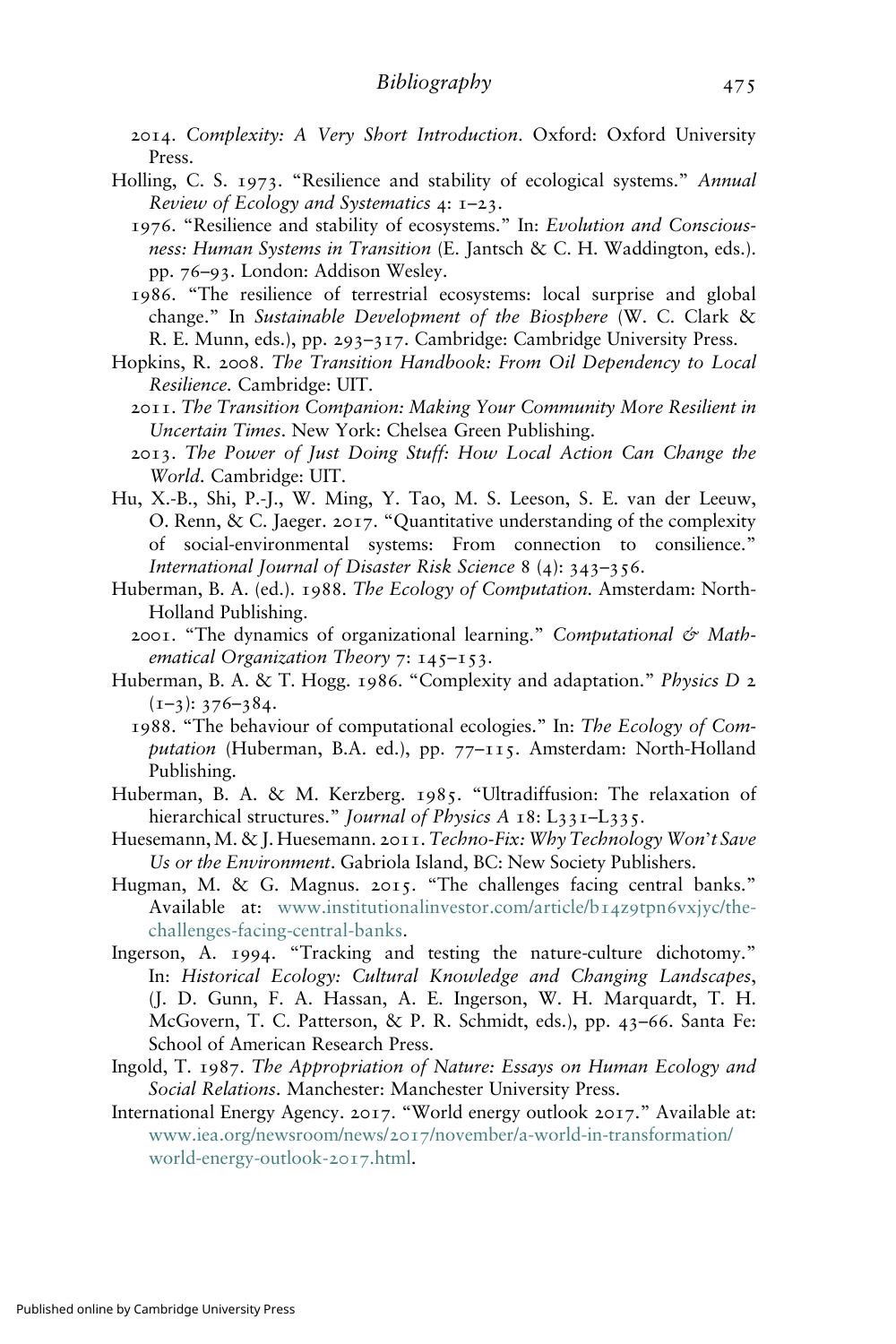- International Food Policy Research Institute (IFPRI). 2018. Global Food Policy Report. Washington, DC: IFPRI. [http://ebrary.ifpri.org/cdm/ref/collection/](http://ebrary.ifpri.org/cdm/ref/collection/p15738coll2/id/132273) p15738coll2/id/[132273](http://ebrary.ifpri.org/cdm/ref/collection/p15738coll2/id/132273).
- Issacharoff, S. 2015. Fragile Democracies: Contested Power in the Era of Constitutional Courts. Cambridge: Cambridge University Press.
- Ito, J. & J. Howe. 2016. Whiplash: How to Survive our Faster Future. New York: Grand Central Publishing.
- Jacobs, J. 1961. The Death and Life of Great American Cities. New York: Random House.
- Jaeger, C., P. Jansson, S. E. van der Leeuw, M. Resch, & J. D. Tabara. 2013. GSS: Towards a Research Program for Global Systems Science. Berlin: Global Climate Forum.
- Johnson, G. A. 1975. "Locational analysis and the investigation of Uruk local exchange systems." In Ancient Civilizations and Trade (J. A. Sabloff & C. C. Lamberg-Karlovsky, eds.), pp. 285–339. Albuquerque: University of New Mexico Press.
	- 1978. "Information sources and the development of decision making organizations." In: Social Archaeology: Beyond Subsistence and Dating (C. L. Redman et al., eds.), pp. 87–112. New York: Academic Press.
	- 1981. "Monitoring complex system integration and boundary phenomena with settlement size data." In: Archaeological Approaches to the Study of Complexity (S. E. van der Leeuw, ed.), pp. 144–188. Amsterdam: University of Amsterdam.
	- 1982. "Organizational structure and scalar stress." In: Theory and Explanation in Archaeology (A. C. Renfrew, M. J. Rowlands, & B. A. Segraves, eds.), pp. 389–421. New York: Academic Press.
	- 1983. "Decision-making organizations and pastoral nomad camp size." Human Ecology, 11: 175–200.
- Johnson, J., V. Fabian, & J. Pascual-Leone. 1989. "Quantitative hardware stages that constrain language development." Human Development 32: 245–271.
- Jonas, H. 1982. The Phenomenon of Life: Toward a Philosophical Biology. Chicago: University of Chicago Press.
- Jones, J. & L. Saad. 2016. "Gallup news service." (June 1, 2016). Downloaded from: <http://news.gallup.com>.
- Kahnemann, D., P. Slovic, & A. Tverski, (eds.). 1982. Judgment Under Uncertainty: Heuristics and Biases. Cambridge: Cambridge University Press.
- Kauffmann, S. 1993. The Origins of Order: Self-Organization and Selection in Evolution. Oxford: Oxford University Press.
- Kelly, R. A., A. J. Jakeman, O. Barreteau, M .E. Borsuk, S. ElSawah, S. H. Hamilton, H. J. Henriksen, S. Kuikka, H. R. Maier, A. E. Rizzoli, H. van Delden, & A. A. Voinov. 2013. "Selecting among five common modelling approaches for integrated environmental assessment and management." Environmental Modelling Software 47: 159–181.
- Kemps, E., S. De Rammelaere, & T. Desmet. 2000. "The development of working memory: exploring the complementarity of two models." Journal of Experimental Psychology 77: 89–109.
- Keynes, J. M. 1930. A Treatise on Money, 2 Vols. New York: Harcourt Brace.
- 1936. The General Theory of Employment, Interest and Money. London: Palgrave Macmillan.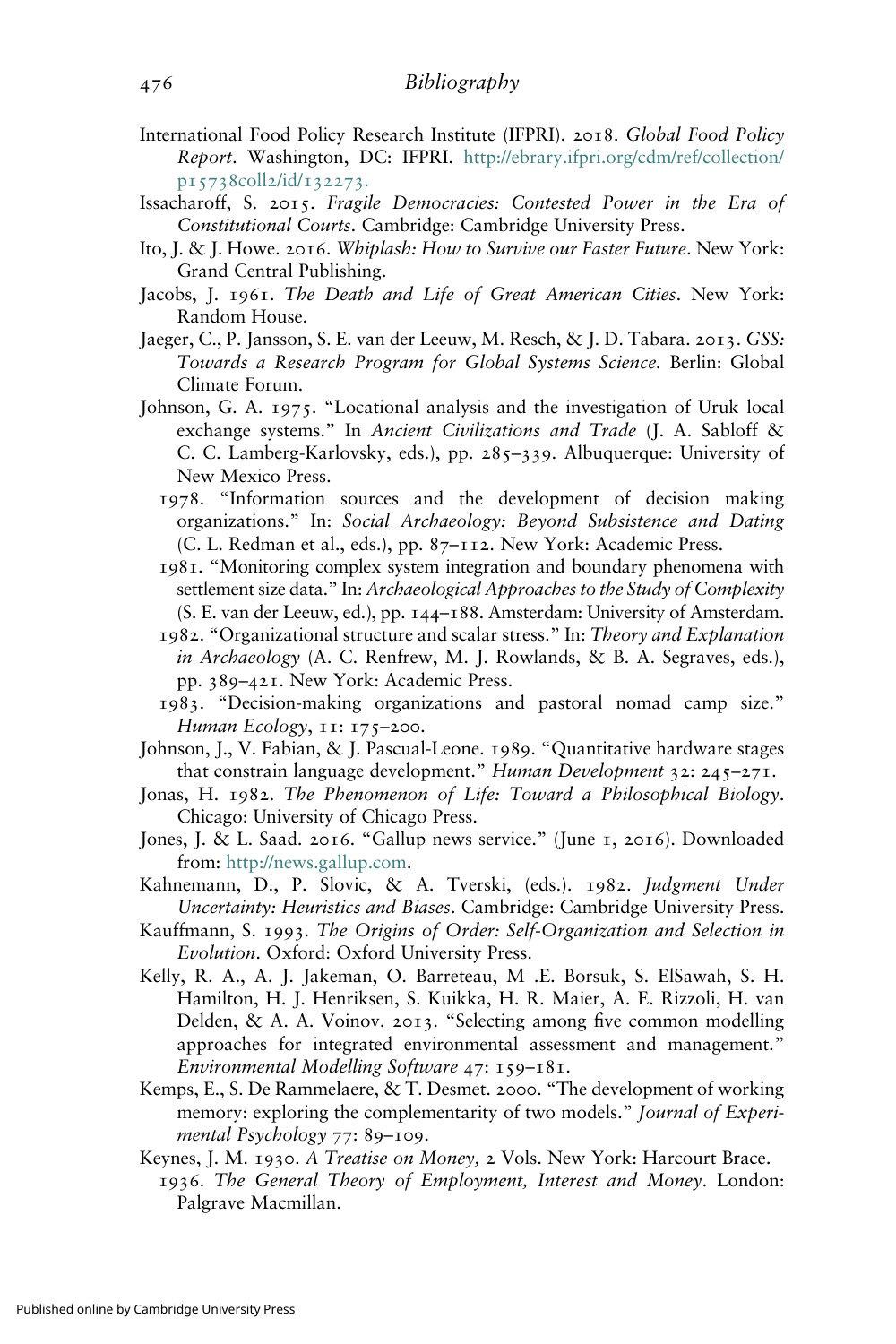- Kidd, E. & E. L. Bavin. 2002. "English-speaking children's comprehension of relative clauses: Evidence for general–cognitive and language-specific constraints on development." Journal of Psycholinguistic Research 31: 599–617.
- Kissinger, H. 2014. World Order. New York: Penguin.
- Klimek, A. & A. AtKisson. 2016. Parachuting Cats into Borneo and Other Lessons from the Change Café. London: Chelsea Publishing.
- Klir G. J. & T. Α. Folger. 1988. Fuzzy Sets, Uncertainty and Information. London: Prentice.
- Knappett, K., W. B. Arthur, A. Bevan, L. Coupaye, S. Küchler, L. Malafouris, P. Lemonnier, D. Panagiotopoulos, C. Severi, B. Stafford, & S. E. van der Leeuw (in press), "Cognitive, social and evolutionary perspectives on technological change."
- Koch, C. 2016. "How the computer beat the Go master." Scientific American March 19. Available at: www.scientifi[camerican.com/article/how-the-com](https://www.scientificamerican.com/article/how-the-computer-beat-the-go-master/) [puter-beat-the-go-master/](https://www.scientificamerican.com/article/how-the-computer-beat-the-go-master/) (accessed June 20, 2019).
- Koestler, A. 1964 (2014 reprint). The Act of Creation, London: Hutchinson.
- Krause, R. A. 1984. "Modeling the making of pots: An ethno-archaeological approach." In: The Many Dimensions of Pottery: Ceramics in Archaeology and Anthropology (S. E. van der Leeuw & A. C. Pritchard, eds.), pp. 615–706. Amsterdam: Albert Egges van Giffen Instituut voor Pre- en Protohistorie.
	- 1985. The Clay Sleeps: An Ethno-archeological Study of Three African Potters. Tuscaloosa, AL: University of Alabama Press.
- Kretzmann, J. P. & J. L. McKnight. 1993. Building Communities from the Inside Out: A Path toward Finding and Mobilizing a Community's Assets. Chicago: ACTA.
- Kuhn, T. S. 1962 (3rd ed., 1996). The Structure of Scientific Revolutions. Chicago: University of Chicago Press.
	- 1977. The Essential Tension: Selected Studies in Scientific Tradition and Change. Chicago: University of Chicago Press.
- Kurzweill, R. 2005. The Singularity Is Near: When Humans Transcend Biology. New York: Viking/Penguin.
- Lakner, C. & B. Milanovic. 2013. "Global income distribution: From the fall of the Berlin wall to the great recession." Washington, DC: World Bank [Policy Research Working Paper No. 6719]
- Lane, D. & R. Maxfield. 1997. "Foresight, complexity and strategy." In: Economy as a Complex, Evolving System II (W. B. Arthur, S. Durlauf, & D. Lane, eds.), pp. 169–198. New York: Westview Press.
	- 2005. "Ontological uncertainty and innovation." Journal of Evolutionary Economics 15: 3–50.
- Lane, D., R. Maxfield, D. W. Read, & S. E. van der Leeuw. 2009. "From population thinking to organization thinking." In: Complexity Perspectives on Innovation and Social Change (D. Lane, D. Pumain, S. E. van der Leeuw, & G. West, eds.), pp. 11–42. Berlin: Springer (Methodos series).
- Lane, D., D. Pumain, S. E. van der Leeuw, & G. West. 2009. Complexity Perspectives on Innovation and Social Change. Berlin: Springer (Methodos series).
- Latouche, S. 2007. Petit traité de la décroissance sereine. Paris: Fayard [Engl. Transl.: Farewell to Growth, 2009, Cambridge: Polity Press].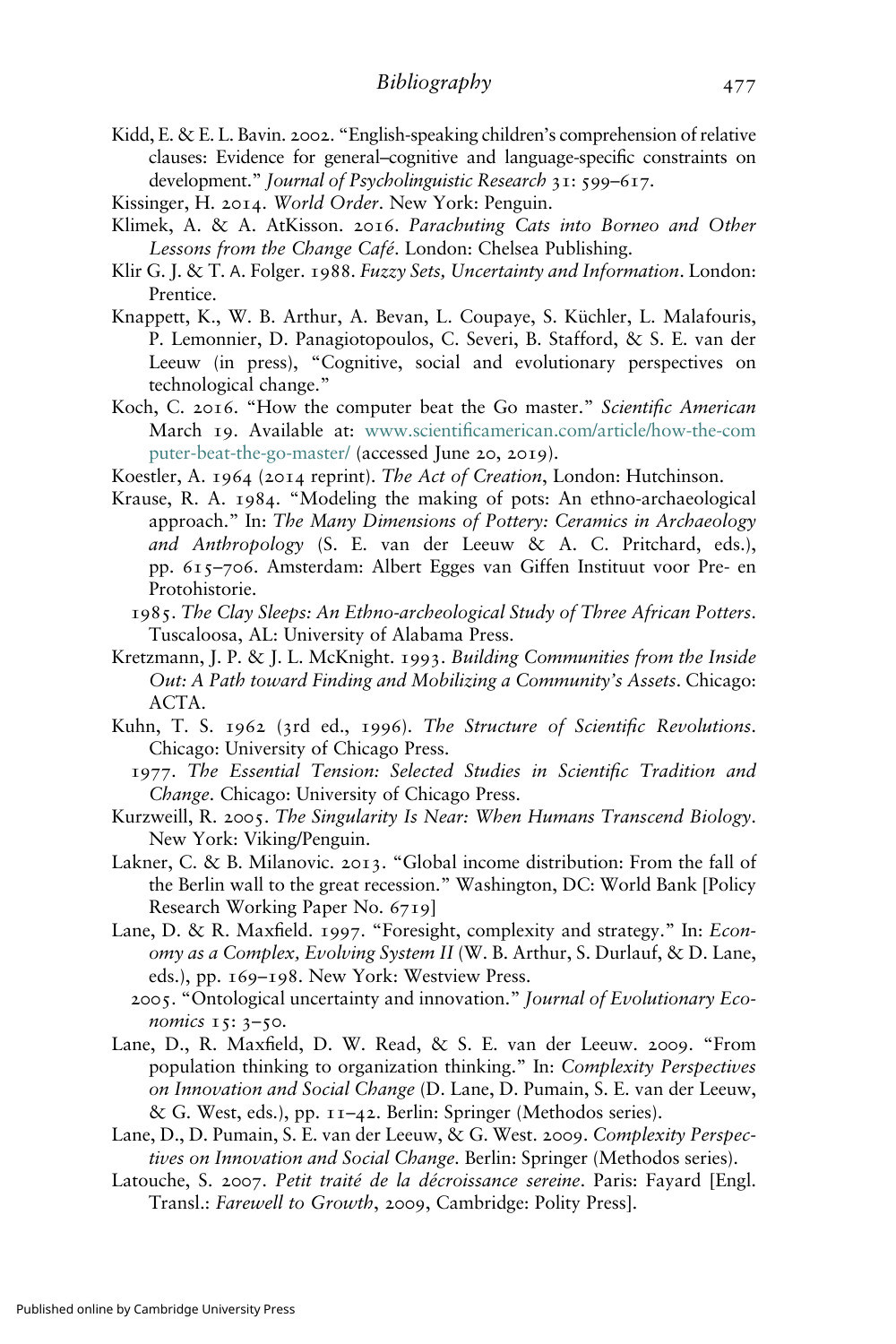- Laubichler, M. D. & J. Renn. 2015. "Extended evolution: A conceptual framework for integrating regulatory networks and niche construction." Journal of Experimental Zoology Part B: Molecular and Developmental Evolution  $324$  (B):  $565 - 577$ .
- Le Roy Ladurie, E. 1966 [1974]. Les paysans du Languedoc. Paris: Flammarion [Engl. Transl.: The Peasants of Languedoc, 1974, Chicago: University of Illinois Press].
	- 1967 [1988]. Histoire du climat depuis l'an mil. Paris: Flammarion. [Engl. Transl. Times of Feast, Times of Famine: A History of Climate Since the Year 1000, 1988, New York: Farrar Strauss].
- Leggett, J. 2014. The Energy of Nations: Risk Blindness and the Road to Renaissance. London: Routledge.
- Lemonnier, P. 1992. Elements for an Anthropology of Technology. Ann Arbor: University of Michigan Press (Anthropological Papers, Museum of Anthropology, University of Michigan # 88).
	- 2012. Mundane Objects: Materiality and Non-verbal Communication. Walnut Creek, CA: Left Coast Press.
- Leopold, A. 1949. A Sand County Almanac: And Sketches Here and There. Oxford: Oxford University Press.
- Leroi-Gourhan, A. 1943. L'Homme et la matière. Paris: Albin Michel.
- 1945. Milieu et technique. Paris: Albin Michel [Engl. Transl.: Gesture and Speech, includes both L'Homme et la matière and Milieu et technique, 1993, Boston: MIT Press].
- Lévèque, C. & S. E. van der Leeuw, eds. 2003. Quelles natures voulons nous? Pour une approche socio-écologique du champ de l'environnement. Paris: Elsevier.
- Levin, S. 1999. Fragile Dominion: Complexity and the Commons. New York NY: Basic Books.
- Lewis, C. S. 1964. The Discarded Image. Cambridge: Cambridge University Press.
- Li, T. Y. & J. A. Yorke. 1975. "Period three implies chaos." American Mathematics Monthly 82: 985–992.
- Lopez, R. S. 1967. The Birth of Europe. London: M. Evans & Co.
- Lorenz, E. N. 1963. "Deterministic non-periodic flow." Journal of Atmospheric Science 20: 130-141.
- Lowenthal, D. 1985. The Past Is a Foreign Country. Cambridge: Cambridge University Press.
- Luciana, M. & C. A. Nelson, 1998. "The functional emergence of pre-frontallyguided working memory systems in four-to-eight-year old children." Neuropsychologia 36: 273–293.
- Luhmann, N. 1989. Ecological Communication. Chicago: University of Chicago Press.
- Malthus, T. 1798. An Essay on the Principle of Population, as It Affects the Future Improvement of Society with Remarks on the Speculations of Mr. Godwin, M. Condorcet, and Other Writers. London: Printed for J. Johnson, in St. Paul's Church-Yard. Online retrieved 23 June 2019: https://ia802701.us.archive.org/14[/items/essayonprincipl](https://ia802701.us.archive.org/14/items/essayonprincipl00malt/essayonprincipl00malt.pdf)oomalt/essayonprinciploo[malt.pdf](https://ia802701.us.archive.org/14/items/essayonprincipl00malt/essayonprincipl00malt.pdf).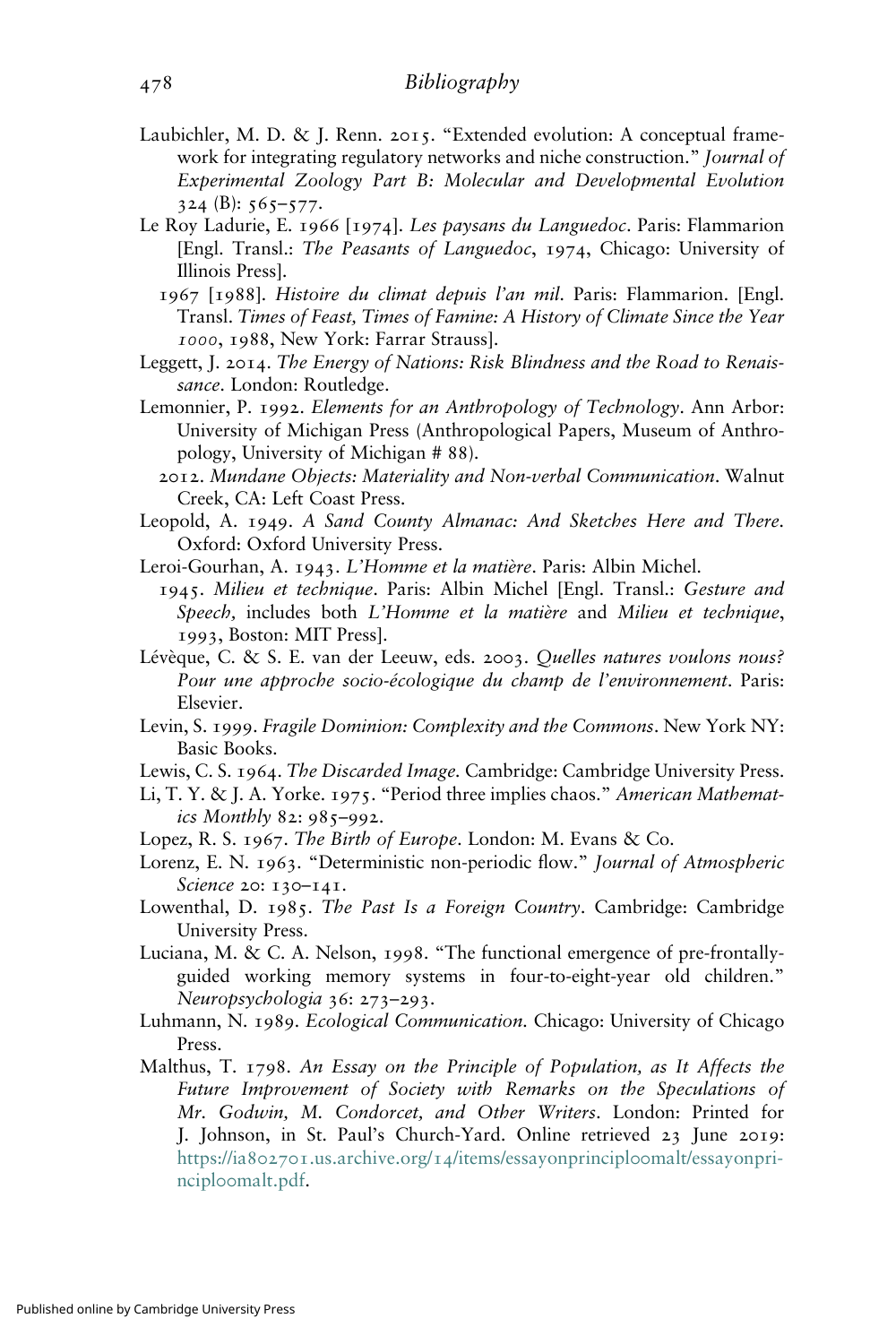- Mandelbrot, B. 1982. The Fractal Geometry of Nature. San Francisco: W.H. Freeman.
- Manikya, J., M. Chui, B. Brown, J. Bughin, R. Dobbs, C. Roxburgh, & A. Hung Byers. 2011. Big Data: The Next Frontier for Innovation, Competition, and Productivity, McKinsey Global Institute. Available at: [www](https://www.mckinsey.com/business-functions/digital-mckinsey/our-insights/big-data-the-next-frontier-for-innovation) [.mckinsey.com/business-functions/digital-mckinsey/our-insights/big-data-the](https://www.mckinsey.com/business-functions/digital-mckinsey/our-insights/big-data-the-next-frontier-for-innovation)[next-frontier-for-innovation](https://www.mckinsey.com/business-functions/digital-mckinsey/our-insights/big-data-the-next-frontier-for-innovation) (accessed June 23, 2019).
- Martin, R. D. 1981. "Relative brain size and basal metabolic rate in terrestrial vertebrates." Nature 293: 57-60.
- Maruyama, M. 1963. "The second cybernetics: Deviation-amplifying mutual causal processes." American Scientist 51 (2): 164–179.
	- 1977. "Heterogenistics: An epistemological restructuring of biological and social sciences." Acta Biotheoretica 26 (2): 120–136.
	- 1980. "Mindscapes and science theories." Current Anthropology 21 (5): 589–608.
- Maturana, H. R. & F. J. Varela. 1979. Autopoiesis and Cognition: The Realization of the Living. New York: Springer.
- May, R. M. & G. Oster. 1976. "Bifurcations and dynamic complexity in simple ecological models." American Naturalist 110: 573-599.
- Mayhew, B. H. & R. L. Levinger. 1976. "On the emergence of oligarchy in human interaction." American Journal of Sociology 81 (5): 1017–1049.
- 1977. "Size and density of interaction in human aggregates." American Journal of Sociology 82 (1): 86–110.
- Mazzucato, M. 2015. The Entrepreneurial State: Debunking Public vs. Private Sector Myths. New York: Public Affairs Publishing.
- McGlade, J. 1990. "Emergence of structure: Modelling social transformation in later prehistoric Wessex." Unpublished Ph.D dissertation, University of Cambridge. 1995. "Archaeology and the ecodynamics of human-modified landscapes."

Antiquity 69 (262): 113-132.

- McGlade, J. & J.M. McGlade. 1989. "Modelling the innovative component of social change." In: What's New? A Closer Look at the Process of Innovation (S. E. van der Leeuw & R. Torrence, eds.), pp. 281–299. London: Hyman & Unwin.
- McLean, P. D. & J. F. Padgett. 1997. "Was Florence a perfectly competitive market? Transactional evidence from the Renaissance." Theory and Society  $26 (2/3)$ : 209–244.
- McMahon, C. 2010. "Disagreement about fairness." Philosophical Topics 38 (2): 91–110.
- Meadows, D. H., D. L. Meadows, J. Randers, & W. Behrens III. 1974. The Limits to Growth: A Report for the Club of Rome's Project on the Predicament of Mankind. New York: Universe Books.
- Meadows, D. H., J. Randers, & D. L. Meadows. 2005. Limits to Growth: The 30-Year Update. London: Earthscan.
- Mees, A. I. 1975. "The revival of cities in Medieval Europe." Regional Science and Urban Economics 5: 403–425.
- Merton, R. K. 1942 (2nd ed., 1973). "The normative structure of science." In: Merton, R. K., The Sociology of Science: Theoretical and Empirical Investigations. Chicago: University of Chicago Press.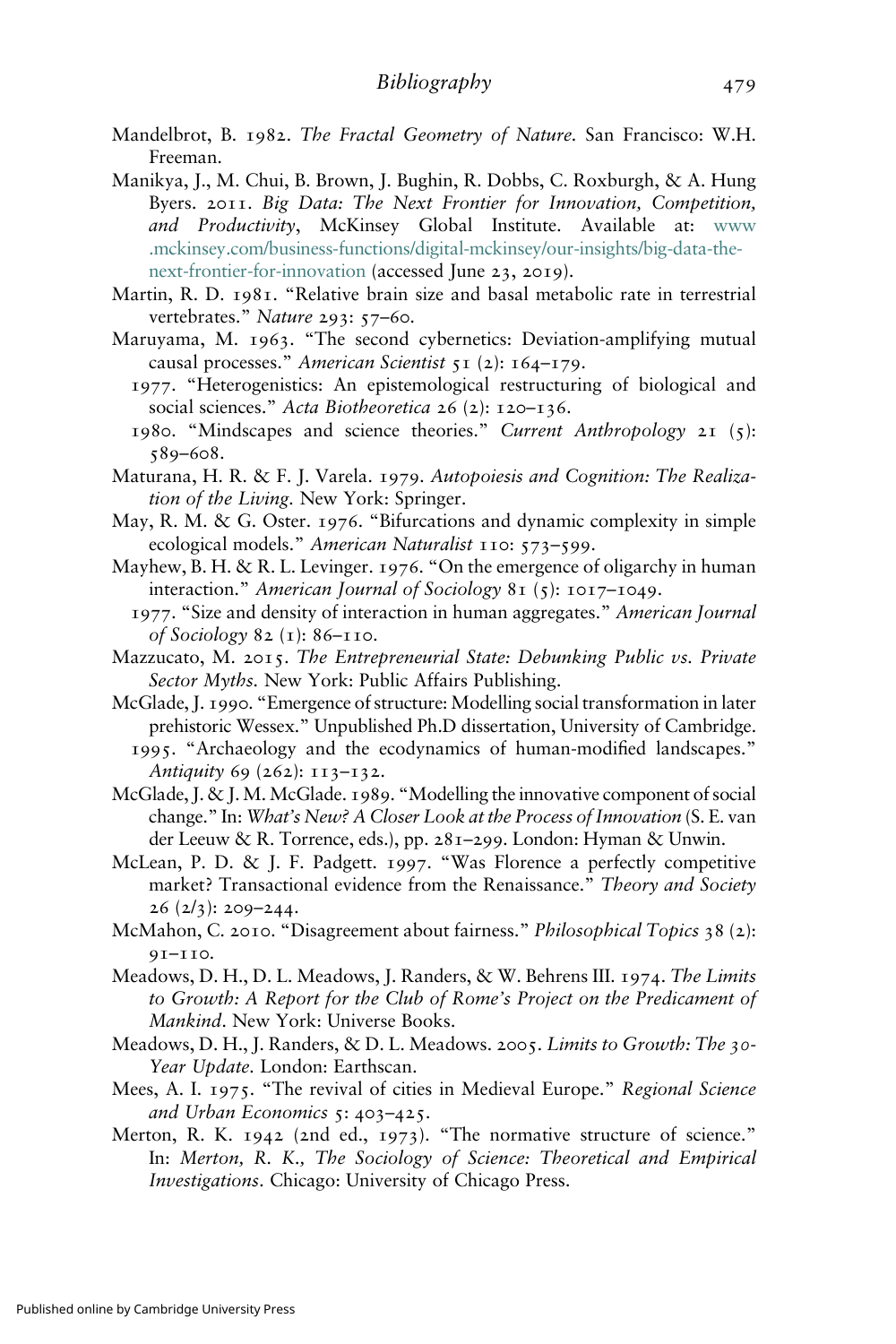- Méry, S., A. Dupont-Delaleuf, & S. E. van der Leeuw. 2010. "Analyse technologique et expérimentations: Les techniques de façonnage céramique mettant en jeu la rotation à Hili (Émirats arabes unis) à la fin du IIIe millénaire (Âge du Bronze Ancien)." Nouvelles de l'Archéologie 119 (March): 52–64.
- Meyer, E. 1964. Römischer Staat und Staatsgedanke. Berlin: Artemis Verlag.
- Meyer, W. B., K. W. Butzer, T. E. Downing, B. L. Turner II, G. W. Wenzel, & L. Westcoat. 1998. "Reasoning by analogy." In: Human Choices and Climate Change: The Tools for Policy Analysis, Vol. 3. (S. R. Raynor & E. L. Malone, eds.), pp 217–289. Columbus, OH: Battelle.
- Mézard, M., G. Parisi, N. Sourlas, G. Toulouse, & M. Virasoro. 1984. "Replica symmetry breaking and the nature of the spin glass phase." [originally published Journal of Physics 45: 843-854], reprinted in: Spin Glass Theory and Beyond (M. Mézard, G. Parisi, & M. Virasoro, eds.), pp. 199–211. Singapore: World Scientific.
- Mill, J. S. 1848. Principles of Political Economy. [2012 reprint, Scotts Valley, CA: CreateSpace Independent Publishing Platform].
- Miller, J. G. 1978. Living Systems: The Basic Concepts. [2nd ed., 1995 Boulder, CO: University Press of Colorado].
- Mitchell, M. 2011. Complexity: A Guided Tour. Oxford: Oxford University Press.
- Monod, J. 1971. Chance and Necessity. [2nd ed., 2014 Paris: Seuil.]
- Montanari, A., G. Young, H. H. G. Savenije, D. Hughes, T. Wagener, L. L. Ren, D. Koutsoyiannis, C. Cudennec, E. Toth, S. Grimaldi, G. Bloschl, M. Sivapalan, K. Beven, H. Gupta, M. Hipsey, B. Schaefli, D. Arheimer, E. Boegh, S. J. Schymanski, G. Di Baldassarre, B. Yu, P. Hubert, Y. Huang, A. Schumann, D. Post, V. Srinivasan, C. Harman, S. Thompson, M. Rogger, A. Viglione, H. McMillan, G. Characklis, Z. Pang, & V. Belyaev, 2013. "Panta Rhei: Everything flows: Change in hydrology and society: The IAHS Scientific Decade 2013-2022." Hydrological Science Journal 58 (6), 1256–1275.
- Morin, E. 1977-2004. La Méthode, 6 vols. [paperback cassette ed. 2008 Paris: Seuil].
- Motesharrei, S., J. Rivas, & E. Kalnay. 2014. "Human and nature dynamics (HANDY): Modeling inequality and use of resources in the collapse or sustainability of societies." Ecological Economics 101: 90-102.
- Munck, R. 2004. Globalization and Social Exclusion: A Transformationalist Perspective. Boulder, CO: Kumarian Press.
- Nakagawa, Y., K. Kotani, M. Matsumoto, & T. Saijo. 2019. "Intergenerational retrospective viewpoints and individual policy preferences for future: A deliberative experiment for forest management." Futures 105: 40–53.
- Nakicenovic, N. & R. Swart, IPCC. 2000: Special Report on Emissions Scenarios. Cambridge: Cambridge University Press.
- Naveh, Z. & A. S. Lieberman. 1984. Landscape Ecology: Theory and Application. New York: Springer.
- Nederveen Pieterse, J. 1989. Empire and Emancipation: Power and Liberation on a World Scale. New York: Praeger.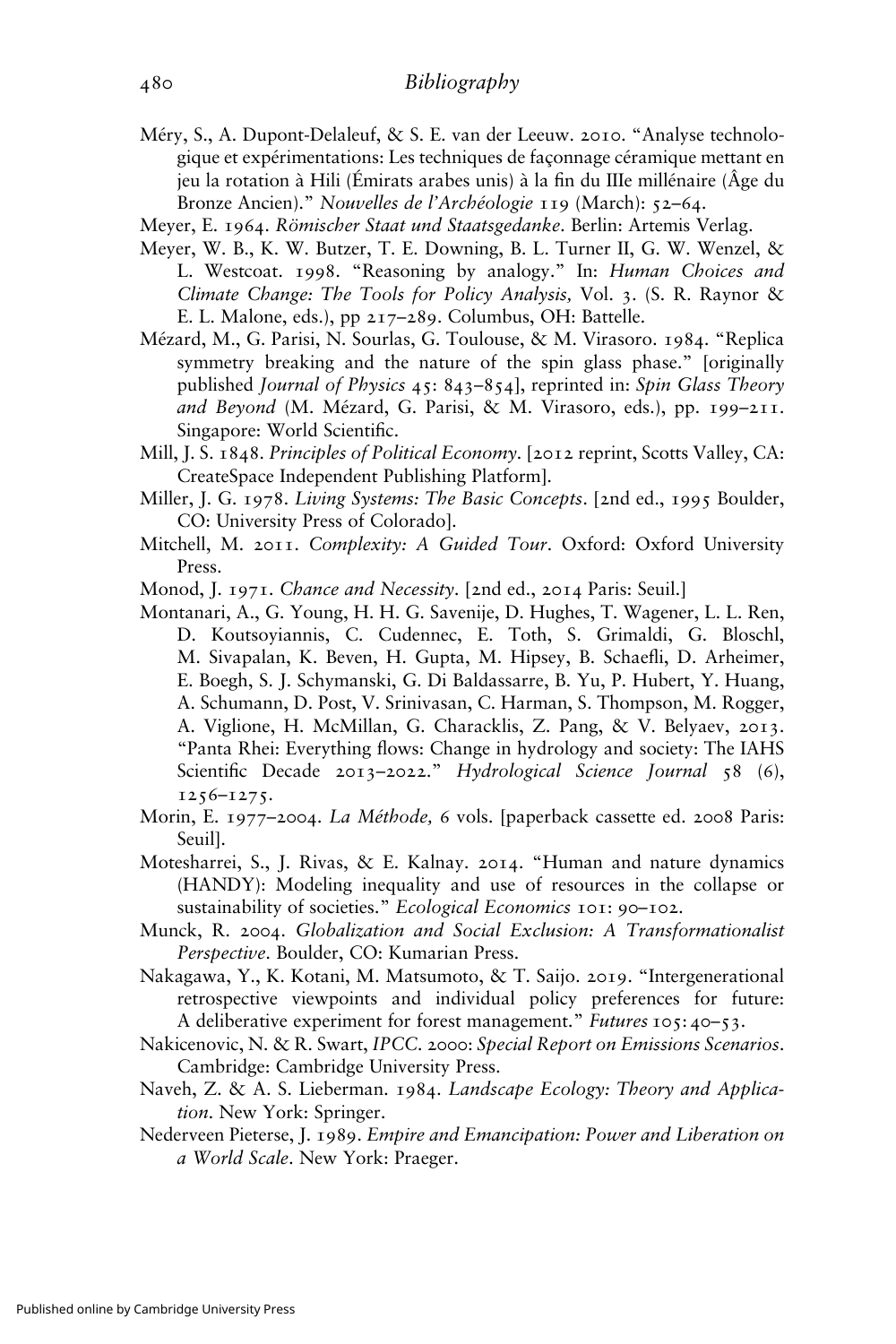- Nelson, M. & M. Hegmon. 2001. "Abandonment is not as it seems: An approach to the relationship between site and regional abandonment." American Antiquity 66 (2):  $2I3-235$ .
- Nicholson, E., G. M. Mace, P. R. Armsworth, G. Atkinson, S. Buckle, T. Clements, R. M. Ewers, J. E. Fa, T. A. Gardner, J. S. Gibbons, R. Grenyer, R. Metcalfe, S. Mourato, M. Muûls, D. Osborn, D. C. Reuman, C. Watson, & E. J. Milner-Gulland. 2009. "Priority research areas for ecosystem services in a changing world." Journal of Applied Ecology 46: 1139–1144.
- Nicolis, G. & I. Prigogine. 1977. Self-Organization in Non-Equilibrium Systems: From Dissipative Structures to Order through Fluctuations. Hoboken, NJ: Wiley.
- Nicolis, J. S. 2011. (Softcover reprint of the original 1st ed. 1986) Dynamics of Hierarchical Systems: An Evolutionary Approach. New York: Springer.
	- n.d. "Sketch for a dynamic theory of language." Unpublished conference paper in author's possession.
- Notestein, F. W. 1954. "Some demographic aspects of aging." Proceedings of the American Philosophical Society 98 (1): 38–45.
- Nowotny, H. 2015. The Cunning of Uncertainty. Cambridge: Polity Press.
- O'Neill, C. 2016. Weapons of Math Destruction: How Big Data Increases Inequality and Threatens Democracy. New York: Random House.
- O'Neill, R. V., D. L. de Angelis, J. B. Waide, & T. F. H. Allen. 1986. A Hierarchical Concept of the Ecosystem. Princeton, NJ: Princeton University Press.
- O'Shea, J. 1978. Mortuary Variability: An Archaeological Investigation with Case Studies from the Nineteenth Century Central Plains of North America and the Early Bronze Age of Southern Hungary. Doctoral dissertation, University of Cambridge.
- Odling-Smee, F. J., K. N. Laland, & M. W. Feldman. 2003. Niche Construction: The Neglected Process in Evolution. Princeton, NJ: Princeton University Press.
- Ostrom, E. 1990. Governing the Commons. Cambridge: Cambridge University Press. Online at: [https://wtf.tw/ref/ostrom\\_](https://wtf.tw/ref/ostrom_1990.pdf)1990.pdf.
- Ostrom, E., R. Gardner, & J. Walker. 1994. Rules, Games, and Common-Pool Resources. Ann Arbor: University of Michigan Press.
- Packard, V. 1957. The Hidden Persuaders. London: Longmans, Green.
- Padgett, J. F. 1997. "The emergence of simple ecologies of skill: A hypercycle approach to economic organization." In: The Economy as an Evolving Complex System II (W. B. Arthur, S. N. Durlauf, & D. A. Lane, eds.) pp. 199–221. New York: Addison Wesley (Santa Fe Institute Studies in the Sciences of Complexity).
	- 2000. "Organizational genesis, identity and control: The transformation of banking in Renaissance Florence." In: Markets and Networks (A. Casella & J. Rauch, eds.), pp. 211–257. New York: Russell Sage.
- Padgett, J. F. & C. K. Ansell. 1993. "Robust action and the rise of the Medici, 1400–1434." American Journal of Sociology 98 (6): 1259–1319.
- Padgett, J. F. & W. W. Powell. 2012. The Emergence of Organizations and Markets. Princeton, NJ: Princeton University Press.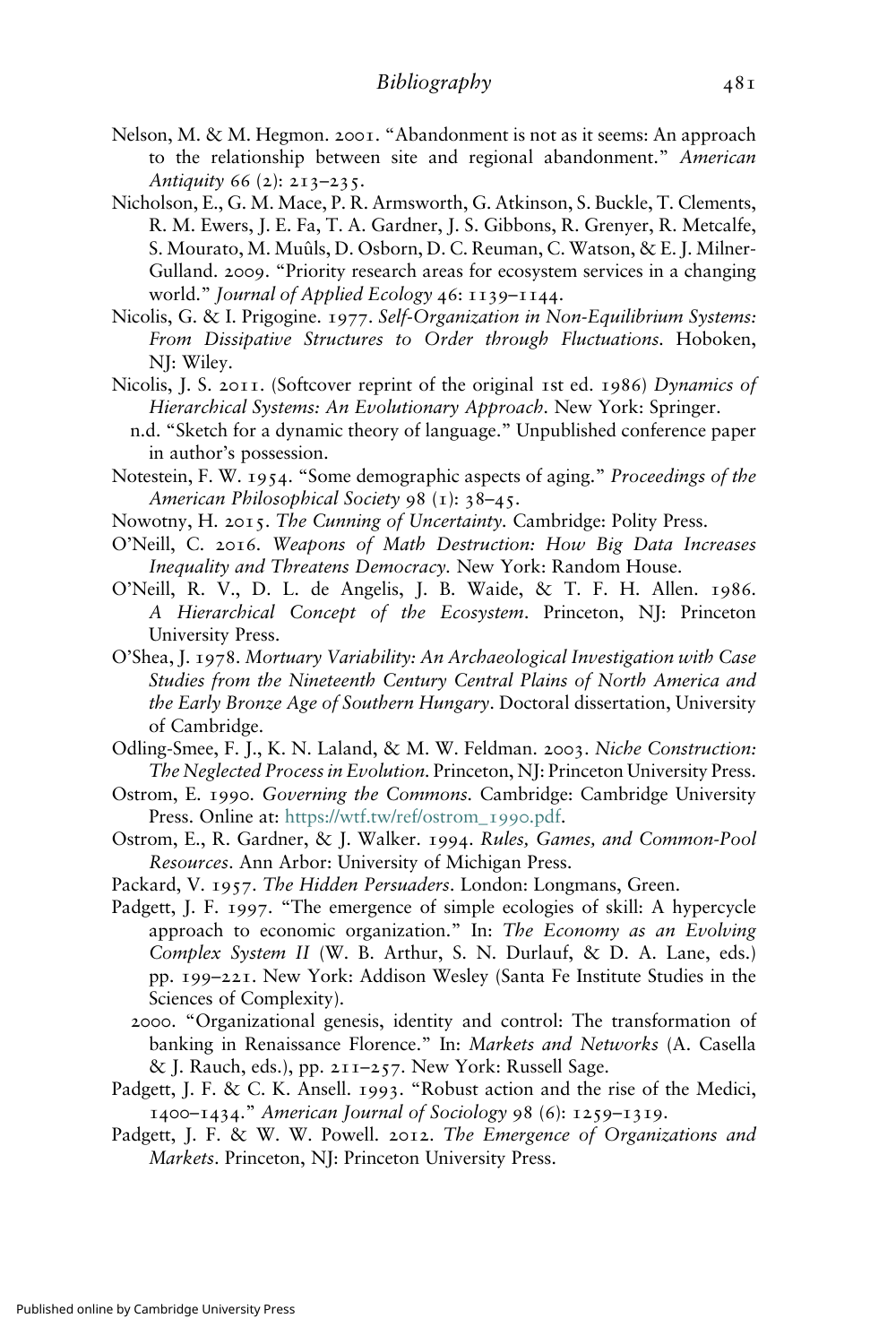- Pauketat, T. R. 2007. Chiefdoms and Other Archaeological Delusions. New York: Altamira Press.
- Pattee, H. H. 1973. Hierarchy Theory: The Challenge of Complex Systems. New York: George Braziller.
- Piaget, J. 1967. "Le système et la classification des sciences." In: Logique et connaissance scientifique (J. Piaget, ed.), pp. 1151–1224. Paris: Gallimard.
- Pigeot, N. 1991. "Réflexions sur l'histoire technique de l'Homme: De l'évolution cognitive à l'évolution culturelle." Paléo 3: 167–200.
- Piketty, T. 2013. Capital in the Twenty-First Century. Boston: Harvard University Press.
- Piketty, T., E. Saez, & C. Landais. 2011. Pour une révolution fiscale. Un impôt sur le revenu pour le 21e siècle. Paris: Seuil.
- Piketty, T., E. Saez, & S. Stantcheva. 2014. "Optimal taxation of top labor incomes: A tale of three elasticities." American Economic Journal: Economic Policy, 6 (1): 230–271.
- Polanyi, K. 1944. The Great Transformation. New York: Farrar & Rinehart. [2nd ed., The Great Transformation: The Political and Economic Origins of Our Time, Foreword by Joseph E. Stiglitz, 2001, Boston: Beacon Press].
- Price, T. D. & G. Feinman (eds.). 1995. The Emergence of Inequality: A Focus on Strategies and Processes. New York: Springer US.
- Prigogine, I. 1977. "Time, structure and fluctuations." Science 201: 777-786.
- Prigogine, I. & G. Nicolis. 1980. From Being to Becoming: Time and Complexity in the Physical Sciences. San Francisco: W.H. Freeman.
- Prigogine, I. & I. Stengers. 1984. Order Out of Chaos: Man's New Dialogue with Nature. New York: Bantam.
- Pritchard, A. C., & S. E. van der Leeuw. 1984. "Introduction: The many dimensions of pottery." In: The Many Dimensions of Pottery: Ceramics in Archaeology and Anthropology (S. E. van der Leeuw & A. C. Pritchard, eds.), pp. 1–23. Amsterdam: Instituut voor Pre- en Protohistorie (Cingula VII).
- Puett, M. & C. Gross-Loh. 2016. The Path: What Chinese Philosophers Can Teach Us About the Good Life. New York: Simon & Schuster.
- Pumain, D. 1982. La dynamique des villes. Paris: Economica.
- Purdy, M. & P. Daugherty. 2014. "Why artificial intelligence is the future of growth." (downloaded 23 may 2019 from): [www.accenture.com/](https://www.accenture.com/t20170927T080049Z__w__/us-en/_acnmedia/PDF-33/Accenture-Why-AI-is-the-Future-of-Growth.PDFla=en) t20170927T080049[Z\\_\\_w\\_\\_/us-en/\\_acnmedia/PDF-](https://www.accenture.com/t20170927T080049Z__w__/us-en/_acnmedia/PDF-33/Accenture-Why-AI-is-the-Future-of-Growth.PDFla=en)33/Accenture-Why-AI[is-the-Future-of-Growth.PDFla=en.](https://www.accenture.com/t20170927T080049Z__w__/us-en/_acnmedia/PDF-33/Accenture-Why-AI-is-the-Future-of-Growth.PDFla=en)
- Quinn, D. 1995. Ishmael: A Novel. New York: Bantam Books.
- Randers, J. 2012. 2052: A Global Forecast for the Next Forty Years. London: Chelsea Green Publishing.
- Rappaport, R. 1977. "Adaptation and maladaptation in social systems." In: The Ethical Basis of Economic Freedom (I. Hill, ed.) pp. 39–79. Chapel Hill, NC: American Viewpoint.
- Rashevsky, N. 1940. "Advances and applications of mathematical biology." Bulletin of Mathematical Biophysics  $1: 15-25$ .
- Read, D. W. 2008. "Working memory: A cognitive limit to non-human primate recursive thinking prior to hominid evolution" Evolutionary Psychology 6 (4): 676–714.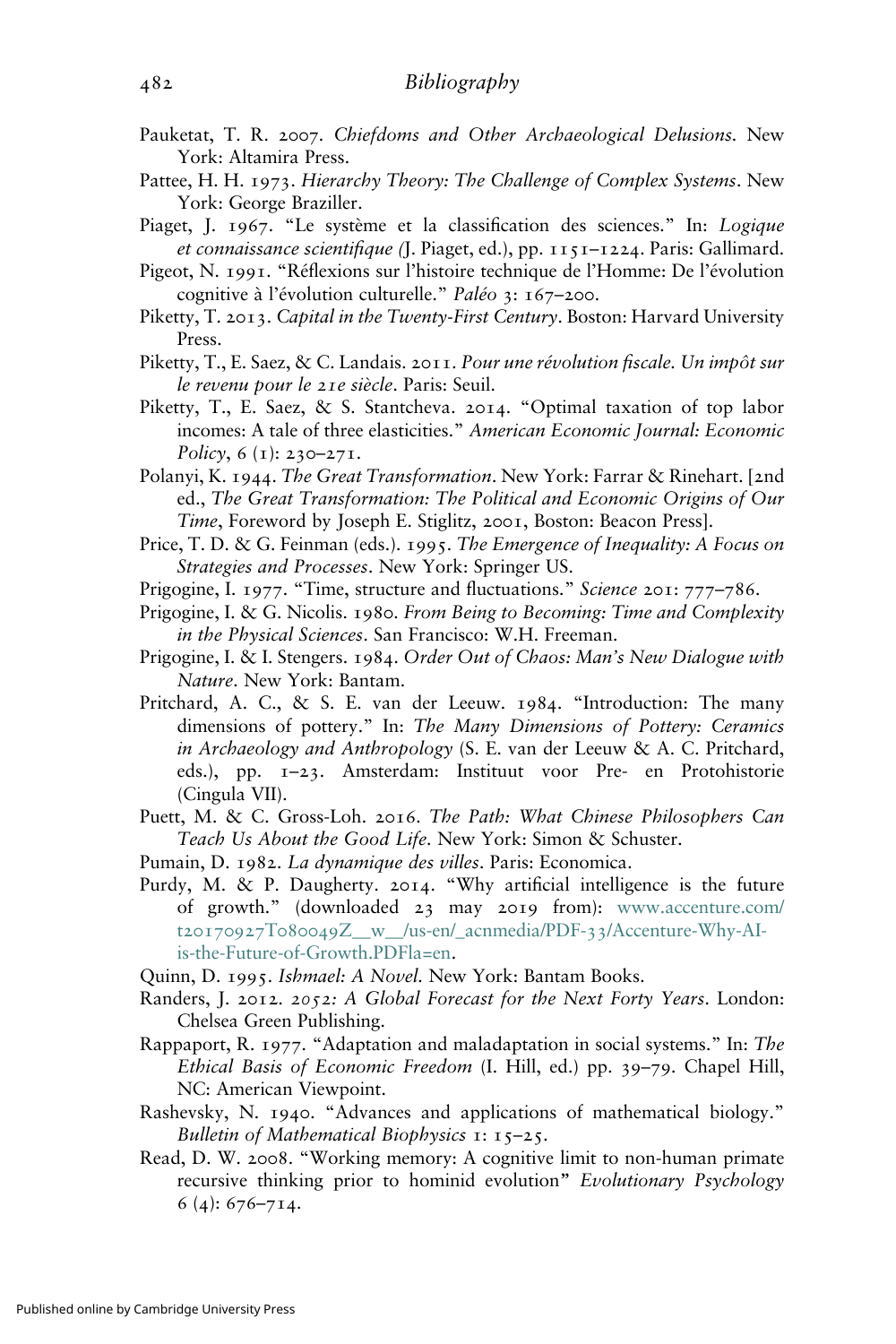- Read, D. W. & S. E. van der Leeuw. 2008. "Biology is only part of the story ...." Philosophical Transactions of the Royal Society, Series B 363: 1959–1968.
	- 2009. "Biology is only part of the story ...." In: "Sapient Mind" (A. C. Renfrew & L. Malafouris, eds.), pp. 33–49. Oxford: Oxford University Press.
	- 2015. "The extension of social relations in time and space during the Paleolithic and beyond." In: Landscapes in Mind: Settlement, Society and Cognition in Human Evolution (F. Coward, R. Hosfield, & F. Wenban-Smith, eds.), pp. 31–53. Cambridge: Cambridge University Press.
- Renfrew, A. C. 1982. "Towards an Archaeology of Mind." Inaugural Lecture delivered before the University of Cambridge on 30 November 1982. Cambridge: Cambridge University Press.
- Renfrew, A. C. & J. Cherry. 1987. Peer Polity Interaction and Socio-Political Change. Cambridge: Cambridge University Press.
- Reno, R. R. 2017. "Republicans are now the 'America First' party." New York Times, April 28. Available at: [www.nytimes.com/](https://www.nytimes.com/2017/04/28/opinion/sunday/republicans-are-now-the-america-first-party.html)2017/04/28/opinion/sunday/ [republicans-are-now-the-america-](https://www.nytimes.com/2017/04/28/opinion/sunday/republicans-are-now-the-america-first-party.html)first-party.html (accessed April 30, 2017).
- Reynolds, R. 1984. "A computational model of hierarchical decision systems." Journal of Anthropological Archaeology 3: 159–189.
- Ricardo, D., 1817. The Principles of Political Economy and Taxation. London: Dent 1911 [reprint London: Dover 2004].
- Rightmire, G. P. 2004. "Brain size and encephalization in early to mid-Pleistocene Homo." American Journal of Physical Anthropology 124: 109–123.
- Rittel, H. & M. M. Webber. 1973. "Dilemmas in a general theory of planning." Policy Sciences 4: 155-169.
- Robbins, L. 1935. An Essay on the Scope and Nature of Economic Science. London: MacMillan.
- Roberts, P. 2009. The End of Food. Boston: Mariner Press (Houghton, Mifflin, Harcourt).
- Rockström, J. W. Steffen, J. Schellnhuber, S. E. van der Leeuw, D. Liverman, J. E. Hansen, T. Lenton, S. Sörlin, V. Fabry, K. Noone, E. Lambin, R. W. Corell, R. Costanza, M. Scheffer, C. Folke, U. Svedin, T. Hughes, H. Rodthe, & P. Crutzen. 2009a. "Planetary boundaries: Exploring the safe operating space in the Anthropocene." Ecology and Society 14 (2). Available at: [www.ecologyandsociety.org/vol](http://www.ecologyandsociety.org/vol14/iss2/art32/)14/iss2/art32/.
- Rockström, J., W. Steffen, K. Noone, Å. Persson, F. S. Chapin III, E. F. Lambin, T. M. Lenton, M. Scheffer, C. Folke, H. J. Schellnhuber, B. Nykvist, C. A. de Wit, T. Hughes, S. E. van der Leeuw, H. Rodhe, S. Sörlin, P. K. Snyder, R. Costanza, U. Svedin, M. Falkenmark, L. Karlberg, R. W. Corell, V. J. Fabry, J. Hansen, D. Liverman, K. Richardson, P. Crutzen, & J. A. Foley. 2009b. "A safe operating space for humanity." Nature 461 (September 24): 472–475.
- Roggema, R. 2013. "Swarm planning theory." In: Swarming Landscapes: The Art of Designing for Climate Adaptation (R. Roggema, ed.), pp. 117–139. New York: Springer (Advances in Global Change Research 48).
- Rosenberg, N. 1963. "Technological change in the machine tool industry: 1840–1910." Journal of Economic History 23: 414–443.
	- 1969. "The direction of technological change: Inducement mechanisms and focusing devices." Economic Development and Cultural Change 18 (1): 1–24.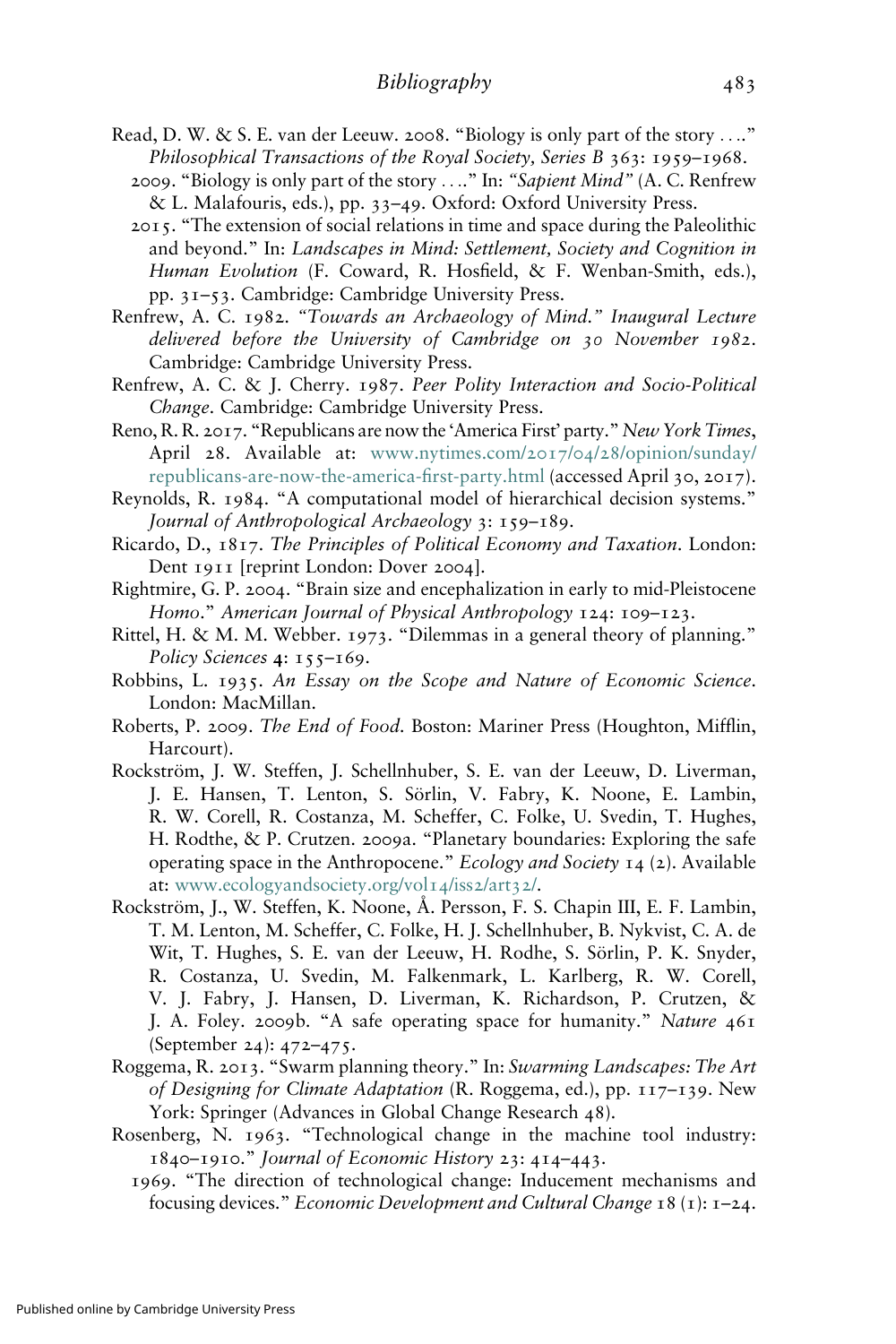- 1983. Inside the Black Box: Technology and Economics. Cambridge: Cambridge University Press.
- 1994. Exploring the Black Box: Technology, Economics, and History. Cambridge: Cambridge University Press.
- Rosenberg, P. H. 2016. "Why march for science? Because the value of social trust – Under attack by Trump – Is worth fighting for." (April 22, 2017). Salon. Available at: www.salon.com/2017/04/22[/why-march-for-science](https://www.salon.com/2017/04/22/why-march-for-science-because-the-value-of-social)[because-the-value-of-social.](https://www.salon.com/2017/04/22/why-march-for-science-because-the-value-of-social)
- Royal Society. 1985. The Public Understanding of Science. London: Royal Society.
- Ruelle, D. 1979. "Sensitive dependence on initial conditions and turbulent behavior of dynamical systems." Annals of the New York Academy of Sciences 316: 408–416.
	- 1989. Chaotic Evolution and Strange Attractors. Cambridge: Cambridge University Press.
- Ruff, C. B., E. Trinkhaus, & T. W. Holliday 1997. "Body mass and encephalization in Pleistocene Homo." Nature 387: 173-176.
- Sachs, J., N. Nakicenovic, D. Messner, J. Rockström, G. Schmidt-Traub, S. Busch, G. Clarke, O. Gaffney, E. Kriegler, P. Kolp, J. Leininger, K. Riahi, S. van der Leeuw, D. van Vuuren, & C. Zimm. 2018. "Transformations for Sustainable Development: A synthesis." In: Transformations to Achieve the Sustainable Development Goals – Report prepared for the United Nations High Level Political Forum on Sustainable Development in 2018 by The World in 2050. Laxenburg: IIASA.
- Sahlins, M. & E. Service. 1960. Evolution and Culture. Ann Arbor: University of Michigan Press.
- Salmon, M. H., & W. C. Salmon. 1979. "Alternative Models of Scientific Explanation." American Anthropologist 81 (1): 61–74.
- Sanders, L. (ed.). 2017. Peupler la terre de la préhistoire à l'ère des métropoles, Besançon: Presses Universitaires François Rabelais.
- Schaffer, W. M. & M. Kot. 1985a. "Do strange attractors govern ecological systems?" Science 35: 342-350.
	- 1985b. "Nearly one-dimensional dynamics in an epidemic." Journal of Theoretical Biology 112: 403–427.
- Scheffer, M. 2009. Critical Transitions in Nature and Society. Princeton, NJ: Princeton University Press
- Scheidel, W. 2017. The Great Leveler: Violence and the History of Inequality from the Stone Age to the Twenty-First century. Princeton, NJ: Princeton University Press.
- Schlanger, J. 1991. L'invention intellectuelle. Paris: Fayard.
- Schlanger, J. & I. Stengers. 1991. Les concepts scientifiques: invention et pouvoir. Paris: Folio.
- Schnapp, A. 1993. La conquête du passé: Aux origines de l'archéologie. Paris: Éditions Carré.
- Schrager, J., T. Hogg, & B. A. Huberman. 1988. "A dynamical theory of the power-law of learning in problem-solving." Unpublished paper, XEROXPARC.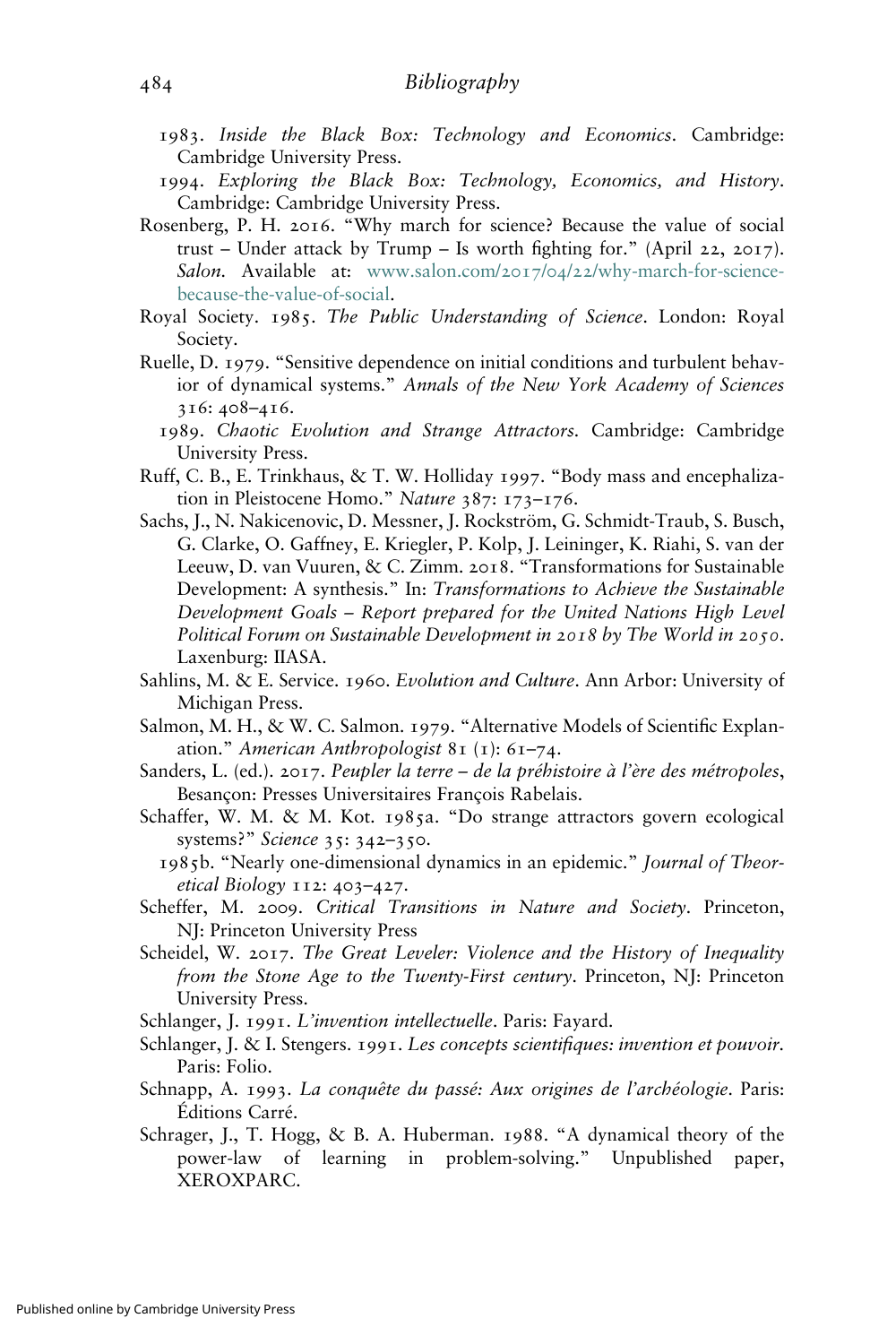- Schumacher, E. F. 1973. Small Is Beautiful: Economics as if People Mattered. London: Blond & Briggs (2nd ed., 1975, New York: Harper Collins).
- Schumpeter, J. A. 1934. The Theory of Economic Development: An Inquiry into Profits, Capital, Credit, Interest, and the Business Cycle. Cambridge, MA: Harvard University Press (2nd ed., 2012, London: Transaction Publishers).
	- 1939. Business Cycles: A Theoretical, Historical, and Statistical Analysis of the Capitalist Process. New York: McGraw Hill.
	- 1943. Capitalism, Socialism and Democracy. New York: Harper and Row (2003, London: Taylor & Francis).
- Science and Technology Options Assessment (STOA). 2015. Annual Report 2015, European Parliamentary Research Service Publication PE 563–507. Available at: [www.europarl.europa.eu/RegData/etudes/STUD/](http://www.europarl.europa.eu/RegData/etudes/STUD/2016/563507/EPRS_STU (2016)563507_EN.pdf)2016/563507/EPRS\_STU (2016)563507[\\_EN.pdf.](http://www.europarl.europa.eu/RegData/etudes/STUD/2016/563507/EPRS_STU (2016)563507_EN.pdf)
- Service, E. L. 1962. Primitive Social Organization: An Evolutionary Perspective. New York: Random House.
- Seto, K. C., B. Güneralp, & L. R. Hutyra. 2012. "Global forecasts of urban expansion to 2030 and direct impacts on biodiversity and carbon pools." Proceedings of the National Academy of Sciences USA 109: 16083–16088.
- Seto, K. C., J. S. Golden, M. Alberti, & B. L. Turner II. 2017. "Sustainability in an urbanizing planet." Proceedings of the National Academy of Sciences USA, 114: 8935–8938.
- Shafer, G. 1976. A Mathematical Theory of Evidence. Princeton, NJ: Princeton University Press.
- Shannon, C. E. 1948. "A mathematical theory of communication." The Bell System Technical Journal 27: 379–423.
- Shapin, S. & S. Shaffer. 1985. Leviathan and the Air Pump: Hobbes, Boyle and the Experimental Life. Princeton, NJ: Princeton University Press.
- Siegel, D. 2016. "About Us." Scratch Foundation. Available at: [www.scratch](http://www.scratchfoundation.org/about us) [foundation.org/about us/.](http://www.scratchfoundation.org/about us)
- Siegel, L. S. & E. B. Ryan. 1989. "The development of working memory in normally achieving and subtypes of learning disabled children." Child Development 60 (4): 973–980.
- Sim, J. & J. W. Vasbinder. 2015. "Can complexity science bridge Eastern and Western thinking traditions? Exploring common grounds between Complexity Science and Classical Chinese Thought." Unpublished working paper prepared for the Para Limes working-group on East-West approaches, Nanyang Technological University, Singapore.
- Simon, H. A. 1962. "The architecture of complexity." Proceedings of the American Philosophical Society 106: 467–482.
	- 1969 [2nd ed., 1983; 3rd ed., 1996]. The Sciences of the Artificial. Cambridge, MA: MIT Press.
	- 1973. "The organization of complex systems." In: Hierarchy Theory: The Challenge of Complex Systems (H. H. Pattee, ed.), pp. 3–27. New York: George Braziller.
- Simondon, G. 1958 [2nd ed., 1989, Paris: Aubier]. Du mode d'existence des objets techniques. Paris: Méot.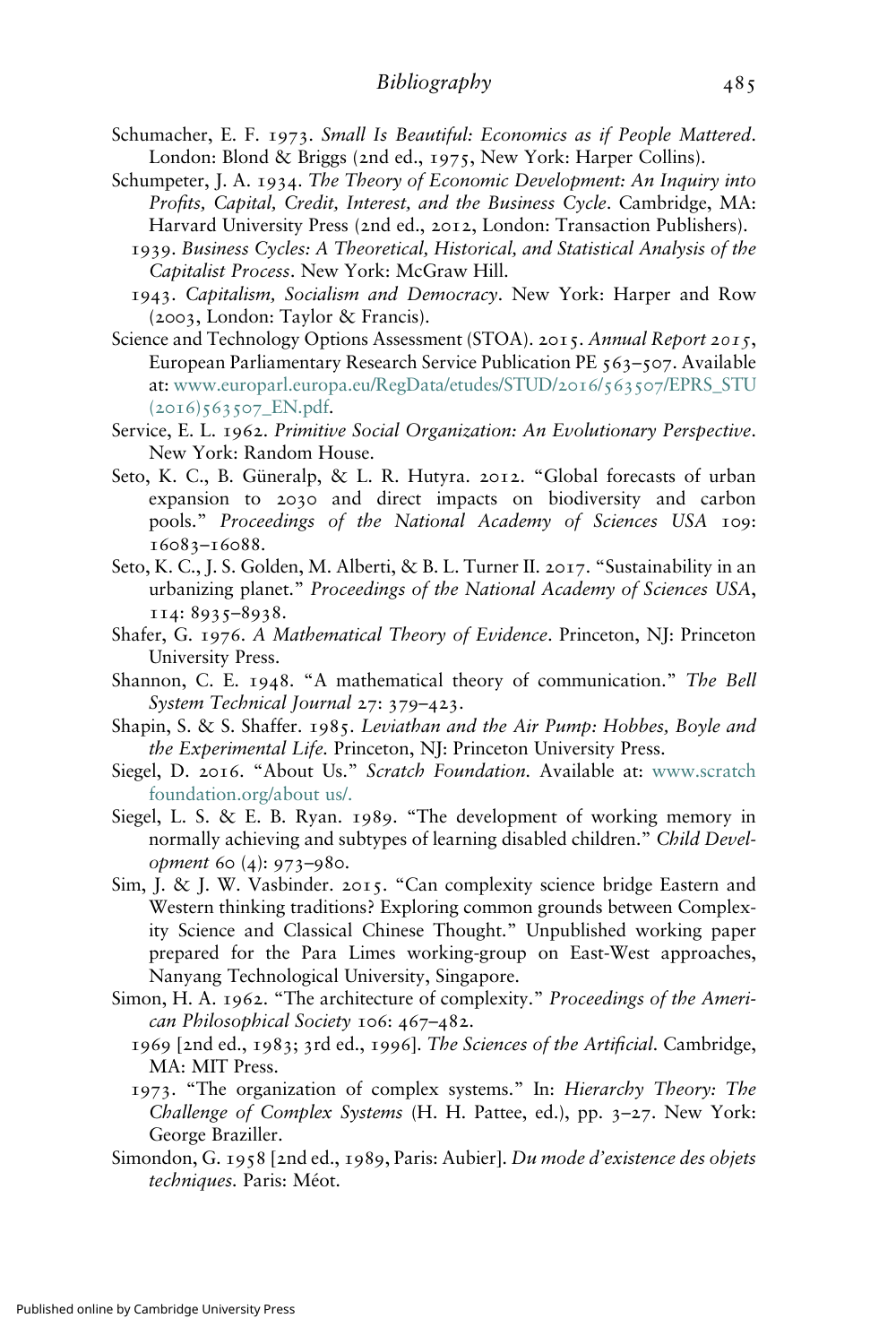- Sivapalan, M., M. Konar, V. Srinivasan, A. Chhatre, A. Wutich, C. A. Scott, J. Wescoat, & I. Rodriguez Iturbe. 2014. "Socio-hydrology: Use-inspired water sustainability science for the Anthropocene." Earth's Future  $2(4)$ :  $225-230$ .
- Slicher van Bath, B. H. 1963. The Agrarian History of Western Europe A.D. 500–1850. London: Edward Arnold.
- Smith, A. 1776. An Inquiry into the Nature and Causes of the Wealth of Nations (The Wealth of Nations, 2016, London: Simon & Brown).
- Spengler, O. 1918–1923. Die Untergang des Abendlandes: Umrisse einer Morphologie der Weltgeschichte (German ed. 2003, Berlin: DTV; Engl. abridged ed. 2006: The Decline of the West. New York: Vintage).
- Spufford, P. 2002. Power and Profit: The Merchant in Medieval Europe. London: Thames and Hudson.
- Steffen, W., K. Richardson, J. Rockström, S. E. Cornell, I. Fetzer, E. M. Bennett, R. Biggs, S. R. Carpenter, W. de Vries, C. A. de Wit, C. Folke, D. Gerten, J. Heinke, G. M. Mace, L. M. Persson, V. Ramanathan, B. Reyers, & S. Sörlin. 2014. "Planetary boundaries: Guiding human development on a changing planet." Science 347: 736.
- Steffen, W., R. A. Sanderson, & P. D. Tyson. 2005. Global Change and the Earth System: A Planet under Pressure. New York: Springer.
- Steffen, W., R. A. Sanderson, P. D. Tyson, J. Jäger, P. A. Matson, B. Moore III, F. Oldfield, K. Richardson, H. J. Schellnhuber, B. L. Turner II, & R. J. Wasson. 2004. Global Change and the Earth System. Berlin: Springer.
- Stengers, I. & I. Prigogine. 1984. Order Out of Chaos: Man's New Dialogue with Nature. New York: Bantam Books.
- Stewart, I. 1989. Does God Play Dice? Oxford: Basil Blackwell.
- Stokols, D. A. 2006. "Toward a science of transdisciplinary action research." American Journal of Community Psychology 38 (1–2): 63–77.
- Strumsky, D. & J. Lobo. 2015. "Identifying the sources of technological novelty in the process of invention." Research Policy 44: 1445–1461.
- Summers, L. H. 2016. "The age of secular stagnation: What it is and what to do about it." Foreign Affairs, February. Available at: [www.foreignaffairs.com/](https://www.foreignaffairs.com/articles/united-states/2016-02-15/age-secular-stagnation) articles/united-states/2016-02-15[/age-secular-stagnation](https://www.foreignaffairs.com/articles/united-states/2016-02-15/age-secular-stagnation) (downloaded June 25, 2019).
- Syvitski, J. P. M., S. P. Peckham, O. David, J. L. Goodall, C. Delucca, & G. Theurich. 2013. "Cyberinfrastructure and community environmental modeling." In: Handbook in Environmental Fluid Dynamics (H. J. S. Fernando, ed.), pp. 399–410. London: CRC Press/Taylor & Francis.
- Tainter, J. 1988. The Collapse of Complex Societies. New York: Cambridge University Press.
	- 2000. "Problem solving: Complexity, history, sustainability." Population and Environment: A Journal of Interdisciplinary Studies 22 (1):  $3-4$ 1.
- Tainter, J., & C. Crumley. 2007. "Climate, complexity, and problem solving in the Roman Empire." In: Sustainability or Collapse?: An Integrated History and Future of People on Earth (R. Costanza, L. J. Graumlich, & W. Steffen, eds.) pp. 61–76. Boston: MIT Press.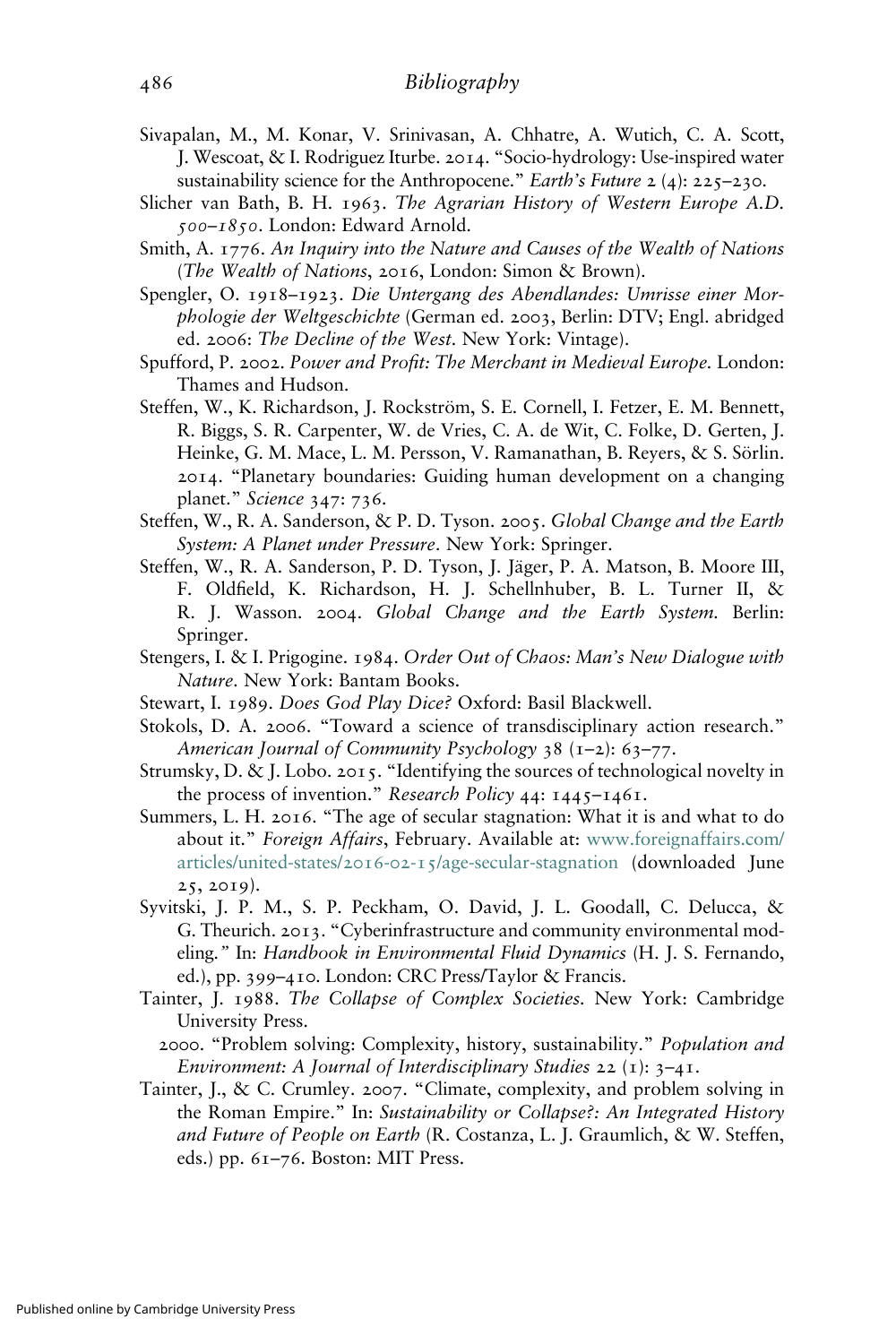- Taleb, N. N. 2017. "Fragility and precaution." In: Environmental Reality: Rethinking the Options (E. Kessler & A. Karlquist, eds.), pp. 21–28. Stockholm: The Royal Colloquium (Proceedings of HM King Carl Gustaf of Sweden's 12th Royal Colloquium, May 2016).
- Thom, R. 1989. Structural Stability and Morphogenesis: An Outline of a General Theory of Models. Reading, MA: Addison-Wesley.
- Thompson, M., R. J. Ellis, & A. Wildavsky. 1990. Cultural Theory. Boulder, CO: Westview Press.
- Thompson Klein, J., W. Grossenbacher-Mansuy, R. Häberli, A. Bill, R. W. Scholz, & M. Welti. 2012. Trans-disciplinarity: Joint Problem Solving among Science, Technology, and Society: An Effective Way for Managing Complexity[.](https://books.google.com/books?id=ZMkGCAAAQBAJ) Basel: Birkhäuser.
- Timmer, H., M. Dailami, J. Irving, R. Hauswald, & P. Masson. 2011. Global Development Horizons 2011: Multipolarity – The New Global Economy. Washington, DC: World Bank.
- Tuan, Y.-F. 1977 (5th ed., 2001). Space and Place: The Perspective of Experience. Minneapolis: University of Minnesota Press.
- Turchin, P. 2010. "Political instability may be a contributor in the coming decade." Nature 463 (608). Available at: [https://doi.org/](https://doi.org/10.1038/463608a)10.1038/463608a.
	- 2017. Ages of Discord: A Structural-Demographic Analysis of American History. Beresta Books (private imprint of the author): n.p.
- Turing, Α. 1952. "The chemical basis of morphogenesis." Philosophical Transactions of the Royal Society of London Β 237: 37–72.
- Tverski, Α. 1977. "Features of similarity." Psychological Review 84: 327–352.
- Tverski, A., & I. Gati. 1978. "Structures of similarity." In: Cognition and Categorization (E. Rosch & B. B. Lloyd, eds.), pp. 79–98. Hillsdale, NJ: Lawrence Erlbaum.
- UNDESA (United Nations Department of Economic and Social Affairs) 2017. "World Population Prospects 2017." Working Paper. New York: United Nations, UNDESA Population Division.
	- 2018. World Urbanization Prospects: The 2018 Revision. New York: United Nations, UNDESA, Population Division.
- Usher A. P. 1929. A History of Mechanical Invention. New York McGraw Hill.
- Ussher, L. J., A. Haas, K. Töpfer, & C. C. Jaeger. 2017. "Keynes and the International Monetary System: Time for a Tabular Standard?." Unpublished paper, Global Climate Forum, Berlin.
- van der Leeuw, S. E. 1975. "Medieval pottery from Haarlem: A model." In: Rotterdam Papers (J. G. N. Renaud, ed.), pp. 67–87. Rotterdam.
	- 1976. Studies in the Technology of Ancient Pottery, 2 Vols. Amsterdam: University Printing Office.
	- 1981. "Information flows, flow structures and the explanation of change in human institutions." In: Archaeological Approaches to the Study of Complexity (S. E. van der Leeuw, ed.), pp. 230–329. Amsterdam: A.E. van Giffen Instituut voor Pre- en Protohistorie.
	- 1982. "How objective can we become: Some reflections on the relationship between the archaeologist, his data and his interpretations." In: Theory and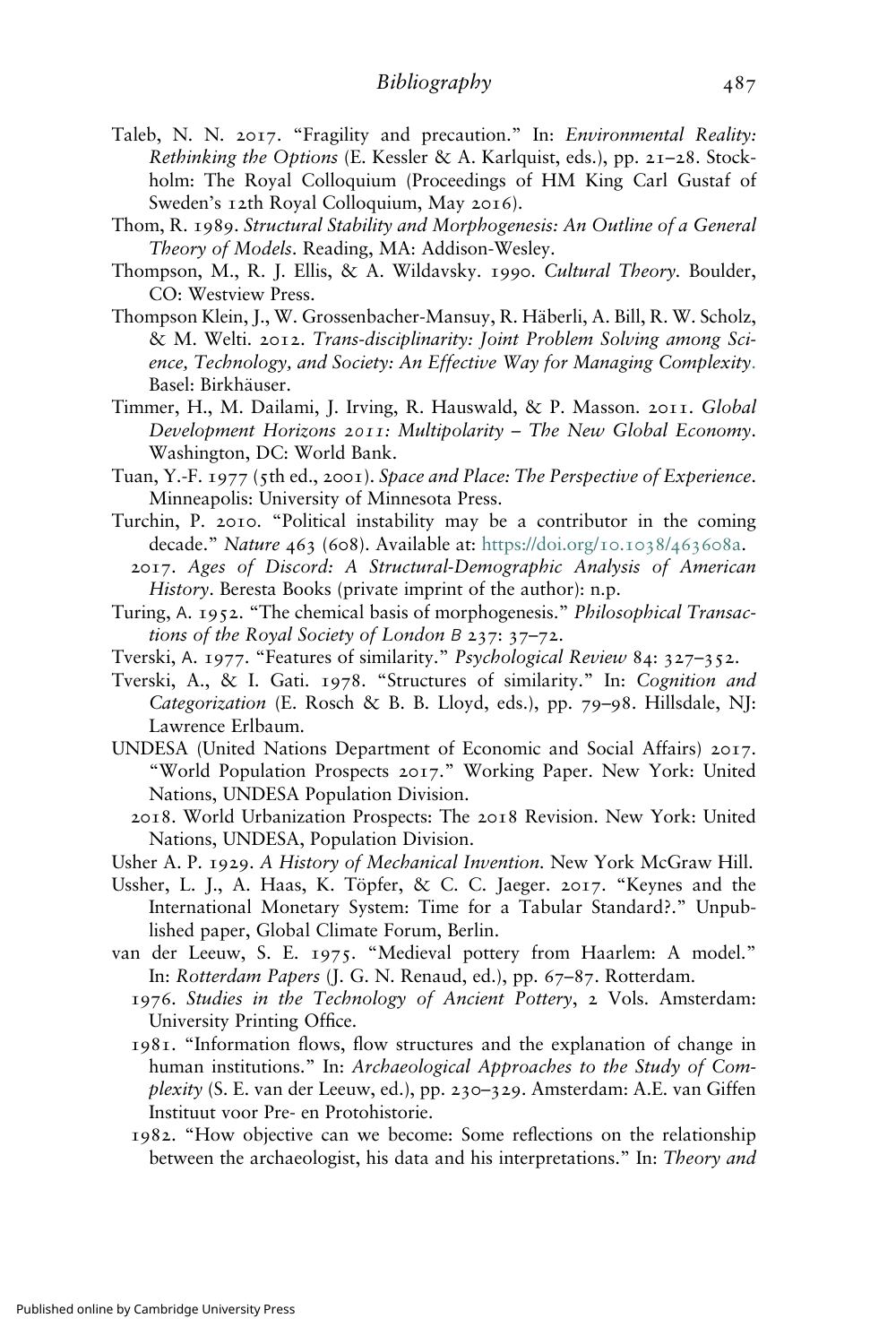Explanation in Archaeology (A. C. Renfrew, M. J. Rowlands, & B. A. Segraves, eds.), pp. 431–457. New York.

- 1983. "Pottery distribution systems in Roman Northwestern Europe and on Contemporary Negros, Philippines." Archaeological Review from Cambridge 2 (2): 37–47.
- 1984. "Manufacture, trade and use of pottery on Negros, Philippines." In: Earthenware in Asia and Africa (J. Picton, ed.), pp. 326–364. London: Percival David Foundation of Chinese Art (Colloquies on Art and Archaeology in Asia 12).
- 1986. "On settling down and becoming a 'big-man'." In: Private Politics: A Multi-Disciplinary Approach to "Big-Man" Systems (M. A. van Bakel, R. R. Hagesteijn & P. van de Velde, eds.), pp. 33–47. Leiden: Brill.
- 1989. "Risk, perception, innovation." In: What's New? A Closer Look at the Process of Innovation (S. E. van der Leeuw & R. Torrence, eds.), pp. 300–329. London: Unwin Hyman.
- 1987. "Revolutions revisited." In: Studies in the Neolithic and Urban Revolutions (L. Manzanilla, ed.), pp. 217–243. Oxford: British Archaeological Reports (International Series 349).
- 1990. "Archaeology, material culture and innovation." SubStance 62–63: 92–109.
- 1990. "Rythmes temporels, espaces naturels et espaces vécus." In: Archèologie et espaces(J. L. Fiches & S. E. van der Leeuw, eds.), pp. 299–346. Antibes: APCDA.
- 1991. "Variation, variability and explanation in pottery studies." In: Ceramic Ethnoarchaeology (W.A. Longacre, ed.), pp. 3–39. Tucson: University of Arizona Press.
- 1993. "Giving the potter a choice: Conceptual aspects of pottery techniques." In: Technological Choices: Transformation in Material Culture from the Neolithic to Modern High Tech (P. Lemonnier, ed.), pp. 238–288. London: Routledge/Kegan Paul.
- 1994a. "The pottery from a Middle-Uruk dump at Tepe Sharafabad, Iran: A technological study." In: Terre cuite et société (D. Binder, ed.), pp. 269–301. Antibes: A.P.C.D.A.
- 1994b. "Innovation et tradition chez les potiers mexicains ou comment les gestes techniques traduisent les dynamiques d'une société." In: Intelligence sociale des techniques. Des Babouins aux missiles de croisière (B. Latour & P. Lemonnier, eds.), pp. 310–328. Paris: La Découverte.
- 1995. "Conclusions: Dégradation de l'environnement et recherches multidisciplinaires." In : L'Homme et la dégradation de l'environnement (S. E. van der Leeuw, ed.), pp. 430–451. Antibes: APDCA (Actes du XVe Colloque international d'archéologie et d'histoire d'Antibes).
- 1998a. "La nature serait-elle d'origine culturelle? Histoire, archéologie, sciences naturelles et environnement." In: La culture, est-elle naturelle? (J. Ducros, A. Ducros, & F. Joulian, eds.), pp. 83–98. Paris: Errance.
- 1998b. The ARCHAEOMEDES Project Understanding the natural and anthropogenic causes of land degradation and desertification in the Mediterranean. Luxemburg: Office for Official Publications of the European Union,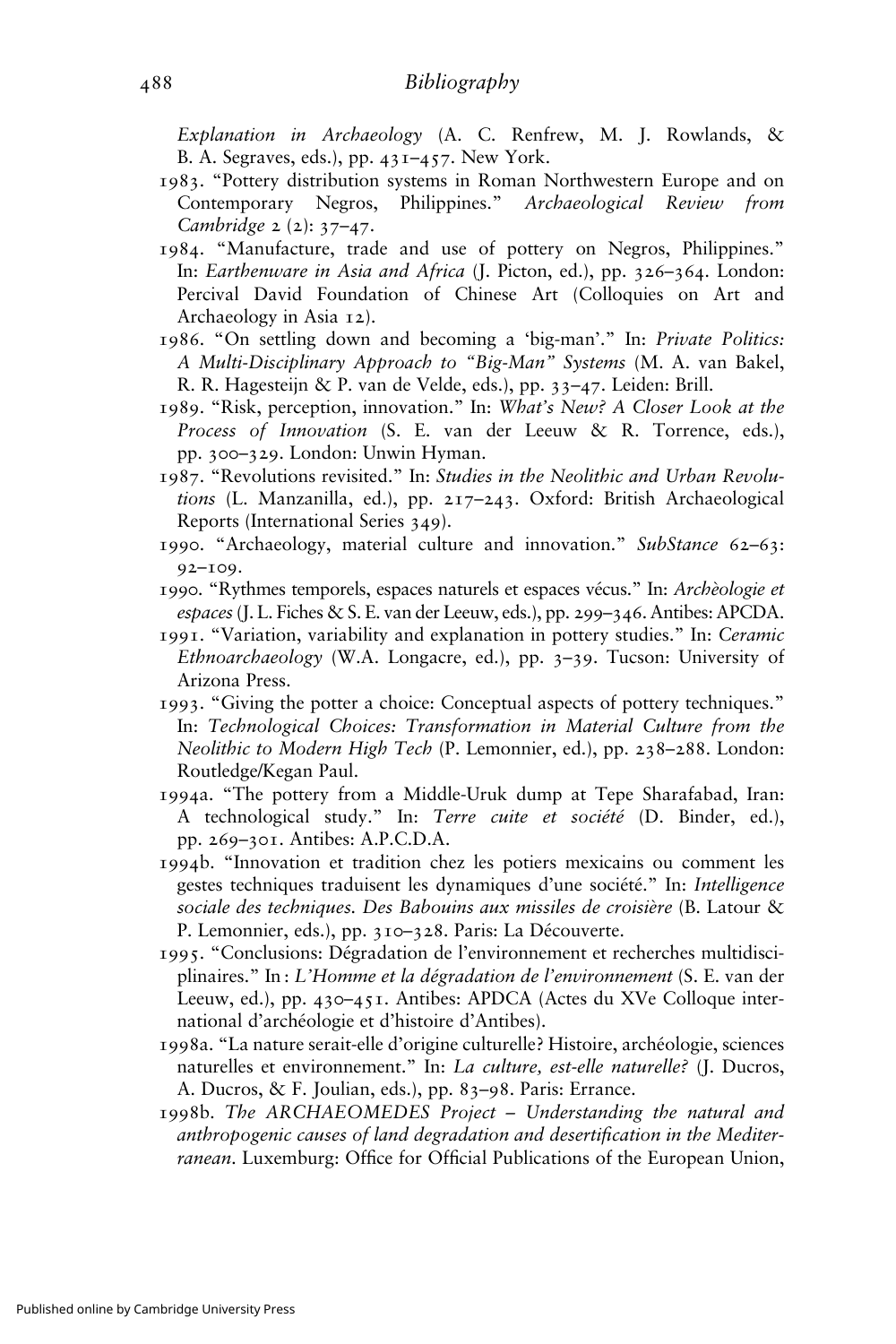Publication EUR 18181. Available at: [http://cordis.europa.eu/publication/](http://cordis.europa.eu/publication/rcn/199810864_en.html)) rcn/[199810864](http://cordis.europa.eu/publication/rcn/199810864_en.html))\_en.html).

- 2000a. "Land degradation as a socio-natural process." In: The Way the Wind Blows: Climate, History and Human Perception (R. McIntosh & J. Tainter, eds.), pp. 364–393. New York: Columbia University Press.
- 2000b. "Making tools from stone and clay." In: Australian Archaeologist. Collected Papers in Honour of J. Allen (T. Murray & A. Anderson, eds.), pp. 69–88. Canberra: ANU Press.
- 2007. "Information processing and its role in the rise of the European world system." In: Sustainability or Collapse? (R. Costanza, L. J. Graumlich, W. Steffen, eds.), pp. 213–241. Cambridge, MA: MIT Press (Dahlem Workshop Reports).
- 2012. "For every solution there are many problems: The role and study of technical systems in socio-environmental co-evolution." Danish Journal of Geography 112 (2): 149–159.
- 2014. "Transforming lessons from the past into lessons for the future." In: The Resilience and Vulnerability of Ancient Landscapes: Transforming Maya Archaeology through IHOPE (A. F. Chase & V. Scarborough, eds.), pp. 215–231. Hoboken, NJ: Wiley (Archeological Papers of the American Anthropological Association 24).
- 2016. "Adaptation and maladaptation in the past: A case study and some implications" In: Complexity and Evolution: Toward a New Synthesis for Economics (D. S. Wilson & A. Kirman, eds.), pp. 240–269. Cambridge, MA: MIT Press (Strüngmann Forum Reports 19).
- 2017. "Some considerations concerning sustainability." In: Environmental Reality: Rethinking the options (E. Kessler & A. Karlquist, eds.), pp. 15–20. Stockholm: The Royal Colloquium (Proceedings of HM King Carl Gustaf of Sweden's 12th Royal Colloquium, May 2016).
- van der Leeuw, S. E. & C. Aschan-Leygonie. 2005. "A long-term perspective on resilience in socio-natural systems." In: Micro–Meso–Macro: Addressing Complex Systems Couplings (U. Svedin & H. Lilienstrom, eds.), pp. 227–264. London: World Scientific
- van der Leeuw, S. E. & F. Audouze 2003. "Conclusion: Vers une pluridisciplinarité élargie." In: Archéologie et systèmes socio-environnementaux: Études multi-scalaires sur la vallée du Rhône dans le programme ARCHAEO-MEDES (S. E. van der Leeuw, F. Favory, & J.-L. Fiches, eds.), pp. 323–328. Valbonne: CNRS (Monographies du CRA).
- van der Leeuw, S. E., J.-F. Berger, & L. Nuninger 2007. "Modeling the role of resilience in socio-environmental co-evolution: The Middle Rhône valley between 1000 B.C. and A.D. 1000." In The Model-Based Archaeology of Socio-natural Systems (T. Kohler & S. E. van der Leeuw, eds.), pp 4–160. Santa Fe, NM: School of Advanced Research.
- van der Leeuw, S. E. & R. W. Brandt. 1987. "Conclusions." In: Assendelver Polder Papers, vol. I (R. W. Brandt, W. Groenman-van Waateringe, S. E. van der Leeuw, eds.), pp. 339–352. Amsterdam: A.E. van Giffen Instituut voor Pre- en Protohistorie.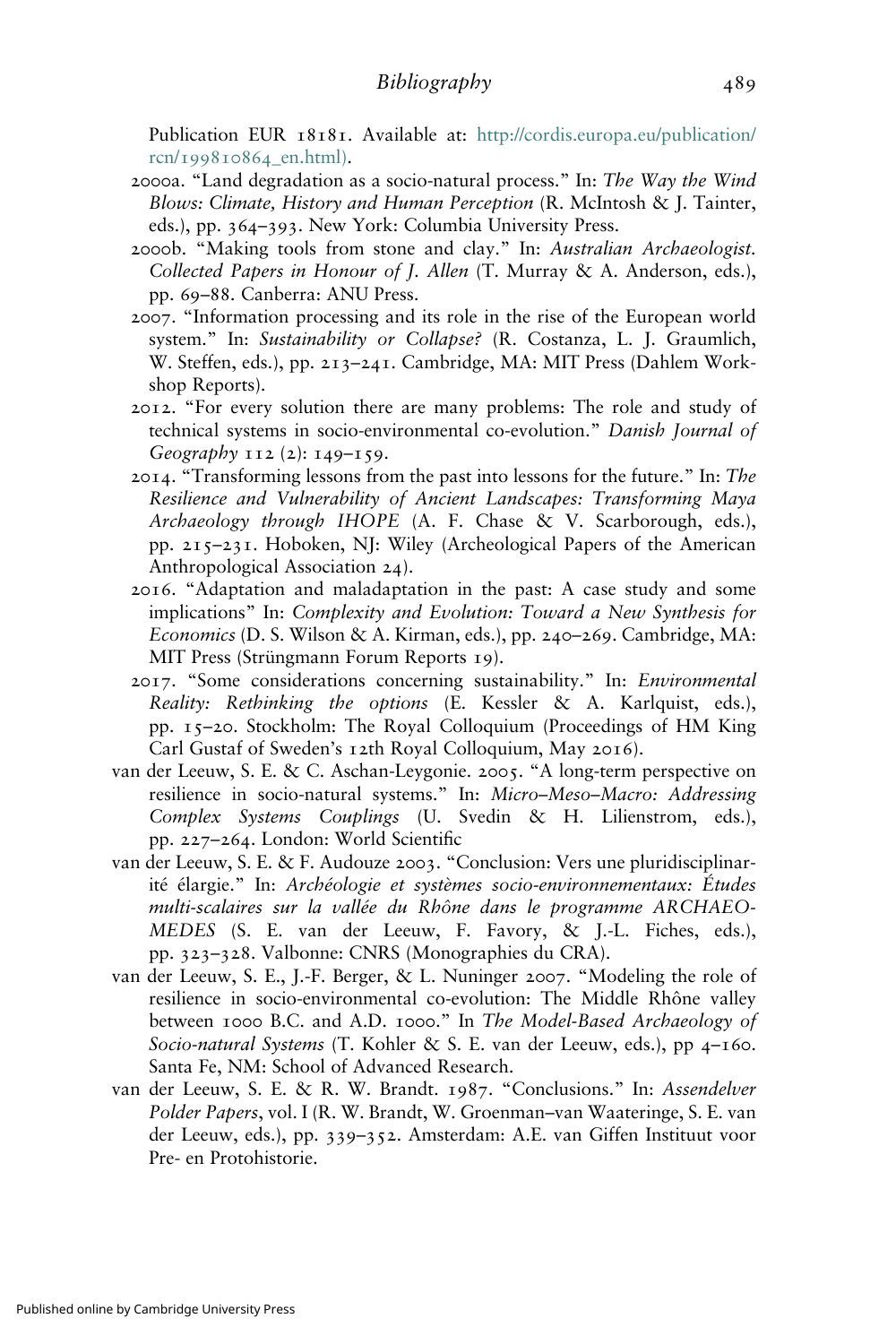- van der Leeuw, S. E., R. Costanza, S. Aulenbach, S. Brewer, M. Burek, S. Cornell, C Crumley, J. Dearing, C. Downy, L. Graumlich, M. Hegmon, S. Heckbert, K. Hibbard, S. T. Jackson, I. Kubiszewski, P. Sinclair, S. Sörlin, & W. Steffen. 2011. "Toward an integrated history to guide the future." Ecology and Society 16 (4). Available at: [www.ecologyandsociety.org/vol](http://www.ecologyandsociety.org/vol16/iss4/art2)16/iss4/art2.
- van der Leeuw, S. E. & B. L. de Vries. 2002. "Empire: The Romans in the Mediterranean." In: Mappae Mundi: Humans and Their Habitats in a Long-Term Socio-Ecological Perspective (B. L. de Vries & J. Goudsblom, eds.), pp. 209–256. Amsterdam: Amsterdam University Press.
- van der Leeuw, S. E. & S. F. Green. 2004. "Vegetation dynamics and land use in Epirus." In: Dynamics in Mediterranean Vegetation Landscapes (S. Mazzoleni, G. Di Pasquale, P. Di Martino, & F. Rego), pp. 121–141. Chichester: Wiley.
- van der Leeuw, S. E. & J. McGlade. 1997. "Structural change and bifurcation in urban evolution: A non-linear dynamical perspective." In: Archaeology: Time, Process and Structural Transformations (S. E. van der Leeuw and J. McGlade, eds.), pp. 331–372. London: Routledge.
- van der Leeuw, S. E. & D. A. Papousek. 1992. "Tradition and innovation." In: Ethnoarchéologie: Justification, problèmes, limites (F. Audouze, A. Gallay, & V. Roux, eds.), pp. 135–158. Antibes: APDCA.
- van der Leeuw, S. E., D. A. Papousek, & A. C. Coudart. 1992. "Technological traditions and unquestioned assumptions." Techniques et Culture 16-17 (1991): 145–173.
- van der Leeuw, S. E. & A. C. Pritchard, eds. 1984. The Many Dimensions of Pottery: Ceramics in Archaeology and Anthropology. Amsterdam: Albert Egges van Giffen Instituut voor Pre- en Protohistorie.
- van der Leeuw, S. E. & R. Torrence. 1989. What's New? A Closer Look at the Process of Innovation. London: Hyman & Unwin.
- van der Leeuw, S. E., A. Wiek, J. Harlow, & J. Buizer. 2012. "How much time do we have to fail? The urgency of sustainability challenges *vis-à-vis* roadblocks and opportunities in sustainability science." Sustainability Science 7, Special Issue 1 (ICSS 2010): 115–120.
- van der Leeuw, S. E. & Y. Zhang. 2014. Are We Part of the Solution or Part of the Problem?. Santa Fe, NM: Santa Fe Institute (Working Paper 1411-044).
- van Tielhof, M. & P. J. E. M. van Dam. 2006. Waterstaat in Stedenland. Utrecht: Stichting Matrijs Publishers.
- Verburg, P. H., J. Dearing, J. Dyke, S. E. van der Leeuw, S. Seitzinger, W. Steffen, & J. Syvitski. 2016. "Methods and approaches to modelling the anthropocene." Global Environmental Change (39): 328–340 (Special Issue on Anthropocene).
- Von Bertalanffy, L. 1949. Das biologische Weltbild, Bern: Europäische Rundschau. [Engl. Transl.: Problems of Life: An Evaluation of Modern Biological and Scientific Thought, 1952, New York: Wiley).
	- 1968. General Systems Theory: Foundations, Development, Applications. New York: George Braziller.
- Von Neumann, J., (Burks, A. W., ed.). 1966. Theory of Self-Reproducing Automata. Urbana: University of Illinois Press (2017 republished by ReInk Books).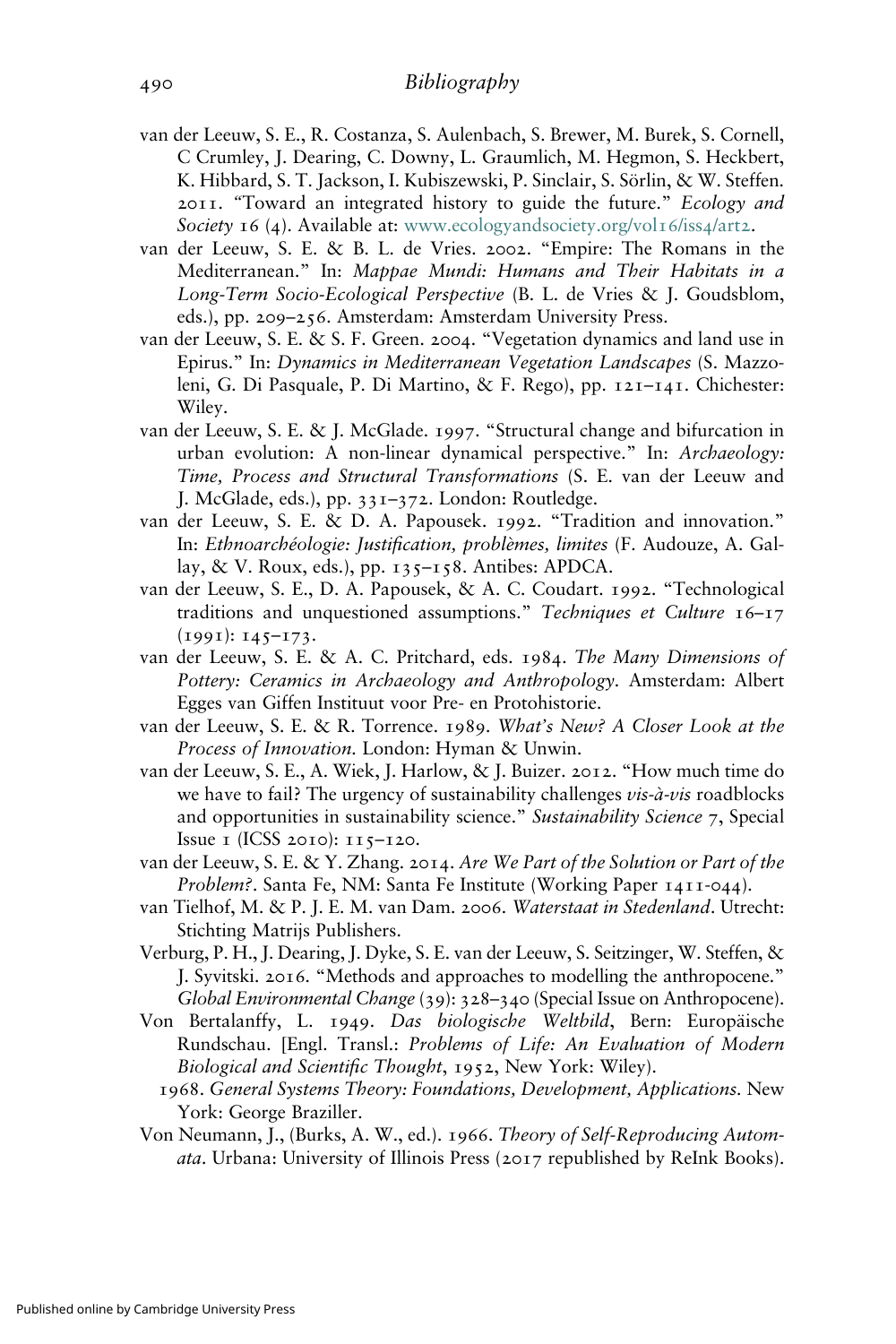- Wackernagel, M., W. E. Rees, & P. Testemale. 1998. Our Ecological Footprint: Reducing Human Impact on the Earth, Gabriola Island, Canada: New Society Publishers.
- Walker, B. & D. Salt. 2006. Resilience Thinking: Sustaining Ecosystems and People in a Changing World. Washington, DC: Island Press.
- Wallerstein, I. 1974–1989. Rise of the Modern World System, 3 Vols. San Diego, CA: Academic Press.
- Walsh, C. G., J. D. Ribeiro, & J. C. Franklin. 2017. "Predicting Risk of Suicide Attempts Over Time through Machine Learning." Clinical Psychological Science 5(3) (April 11): 457-469.
- Watts, D. J. 2003. Six Degrees: The Science of a Connected Age. New York: W.W. Norton.
- Weaver, W. 1969a. "The mathematics of communication." In: Mathematical Thinking in Behavioral Sciences (D. M. Messick, ed.), pp. 47–51. San Francisco: L.H. Freeman.
- 1969b. Science and Imagination. New York: Basic Books.
- Webber, M. J. 1977. "Pedagogy again: What is entropy?." Annals of the Association of American Geographers 67 (2): 254–266.
- Weinberger, V. P., C. Quiñinao, & P. A. Marquet. 2017. "Innovation and the growth of human population." Philosophical Transactions of the Royal Society B 372. Available at: [https://royalsocietypublishing.org/doi/](https://royalsocietypublishing.org/doi/10.1098/rstb.2016.0415)10.1098/ rstb.[2016](https://royalsocietypublishing.org/doi/10.1098/rstb.2016.0415).0415.
- Wescoat, J. L. 1991. "Resource-management The long-term global trend." Progress in Human Geography 15: 81–93.
- Wheeler, J. A. 1990a. A Journey into Gravity and Space-time. New York: W.H. Freeman.
	- 1990b. "Information, physics, quantum: The search for links." In: Complexity, Entropy, and the Physics of Information (W. H. Zurek, ed.) Redwood City, CA: Addison-Wesley.
- White, D. R. 2009. "Innovation in the context of networks, hierarchies, and cohesion." In: Complexity Perspectives in Innovation and Social Change (D. A. Lane, D. Pumain, S. E. van der Leeuw, & G. West, eds.), pp. 153–193. Berlin: Springer.
- White, D. R. & U. C. Johansen. 2005. Network Analysis and Ethnographic Problems: Process Models of a Turkish Nomad Clan. Lanham, MD: Lexington Books.
- White House Office for Science and Technology (OST) 2014. Big Data: Seizing Opportunities, Preserving Values. Available at: [https://obamawhitehouse](https://obamawhitehouse.archives.gov/sites/default/files/docs/big_data_privacy_report_may_1_2014.pdf) .archives.gov/sites/default/fi[les/docs/big\\_data\\_privacy\\_report\\_may\\_](https://obamawhitehouse.archives.gov/sites/default/files/docs/big_data_privacy_report_may_1_2014.pdf)1\_2014 [.pdf.](https://obamawhitehouse.archives.gov/sites/default/files/docs/big_data_privacy_report_may_1_2014.pdf)
	- 2016a. Preparing for the Future of Artificial Intelligence. Available at: [https://](https://obamawhitehouse.archives.gov/sites/default/files/whitehouse_files/microsites/ostp/NSTC/preparing_for_the_future_of_ai.pdf) [obamawhitehouse.archives.gov/sites/default/](https://obamawhitehouse.archives.gov/sites/default/files/whitehouse_files/microsites/ostp/NSTC/preparing_for_the_future_of_ai.pdf)files/whitehouse\_files/microsites/ [ostp/NSTC/preparing\\_for\\_the\\_future\\_of\\_ai.pdf.](https://obamawhitehouse.archives.gov/sites/default/files/whitehouse_files/microsites/ostp/NSTC/preparing_for_the_future_of_ai.pdf)
	- 2016b. Artificial Intelligence, Automation, and the Economy. Available at: [www.whitehouse.gov/sites/whitehouse.gov/](https://www.whitehouse.gov/sites/whitehouse.gov/files/images/EMBARGOED AI Economy Report.pdf)files/images/EMBARGOED% 20AI%20[Economy%](https://www.whitehouse.gov/sites/whitehouse.gov/files/images/EMBARGOED AI Economy Report.pdf)20Report.pdf.